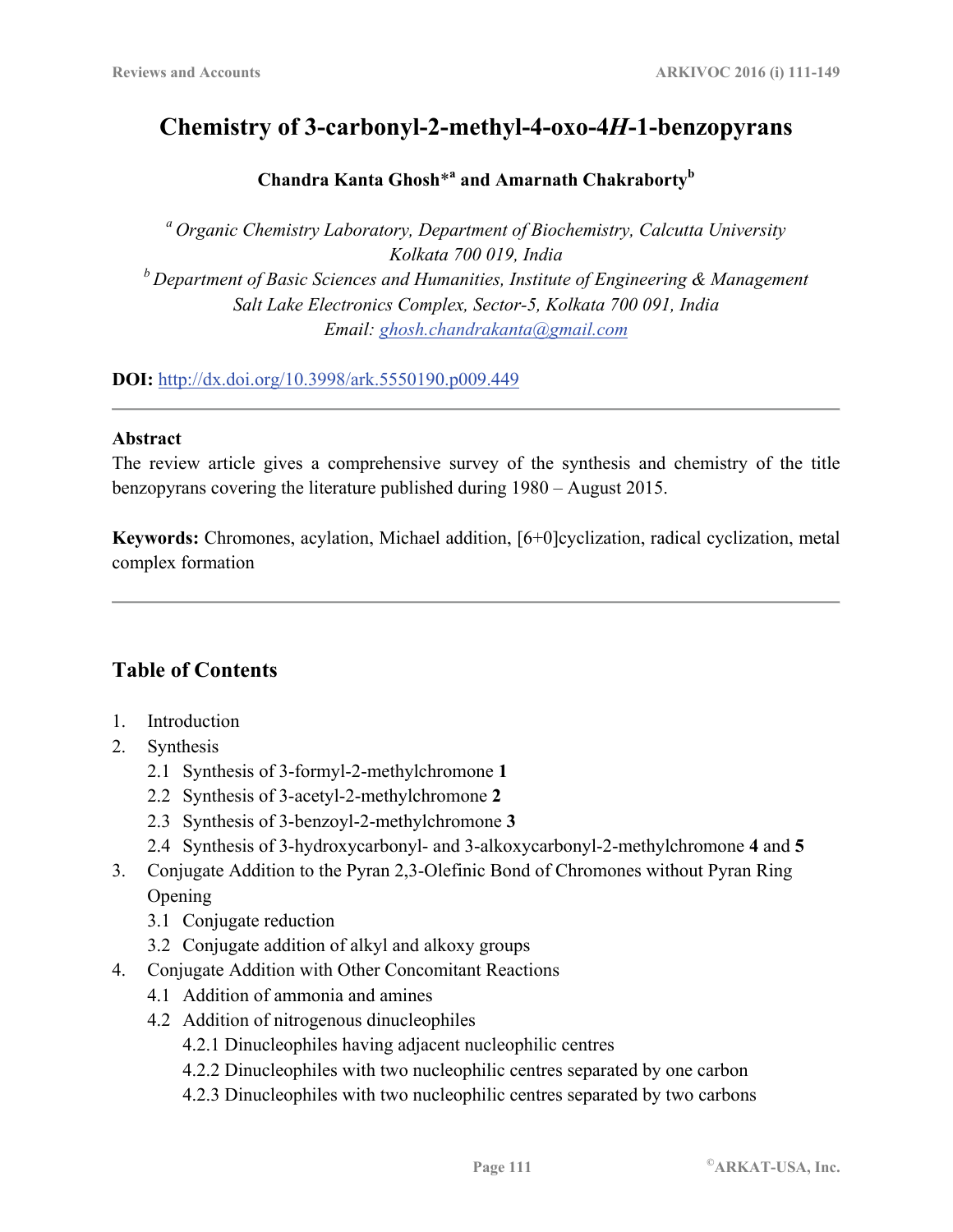- 4.3 Addition of carbon nucleophiles
- 5. Bromination of 3-Acyl-2-methylchromones **2** and **3**, and Reactions of the Resultant Bromo Derivatives
- 6. Benzopyrans **1**-**5** as Nucleophiles
	- 6.1 Addition to carbonyl compounds
	- 6.2 Addition to unsaturated carbonyl compounds
- 7. Aminomethylenation of 2-Methylchromones **1**-**5**: Reactions of 2-(2-Dimethylamino ethenyl)chromones
- 8. 3-Acetyl-2-methylchromone as a Ligand in Mixed Ligand Metal Complexes
- 9. Conclusion References

# **1. Introduction**

2-Methyl-1-benzopyran-4-ones **1**-**5** belong to the chromone family, and, like their respective 2 unsubstituted homologues **6**, possess an activated endocyclic olefinic bond, three electrophilic centres, namely pyran C-2, exocyclic carbonyl carbon and an endocyclic carbonyl carbon. In chromone **6**, C-2 is much more electrophilic than the exocyclic carbonyl carbon, and C-4 is the least electrophilic position. Electrophilicity at the methyl substituted C-2 of chromones **1**-**5** is evidently less than that at C-2 of their lower homologues **6** due to the positive inductive effect and hyperconjugation of the methyl group. The 2-methyl group in **1**-**5**, being vinylogous to two carbonyl groups, is more acidic than that in 2-methylchromone **8**, and functions as a nucleophile in the presence of an appropriate base. Because of these functionalities (activated olefinic bond, electrophilicity at three centres and nucleophilicity at the 2-methyl group), the chemistry of 2 methylchromones **1**-**5** is more varied than that of the lower homologues **6**. Of the several review articles on chromones, the latest one on 2-methylchromone  $\mathbf{8}^1$ , two on the nitrile  $7\mathbf{a}^{2,3}$  and three on 3-formylchromone **6a**4-6 are noteworthy. In contrast, a full, complete and up-to-date survey on the chemistry of the title chromones **1**-**5** is still lacking.



Research in the chemistry of the title topic started in 1921 with the synthesis of 3-acetyl-2 methylbenzo[*f*]chromone by treatment of 2-methoxynaphthalene with acetic anhydride and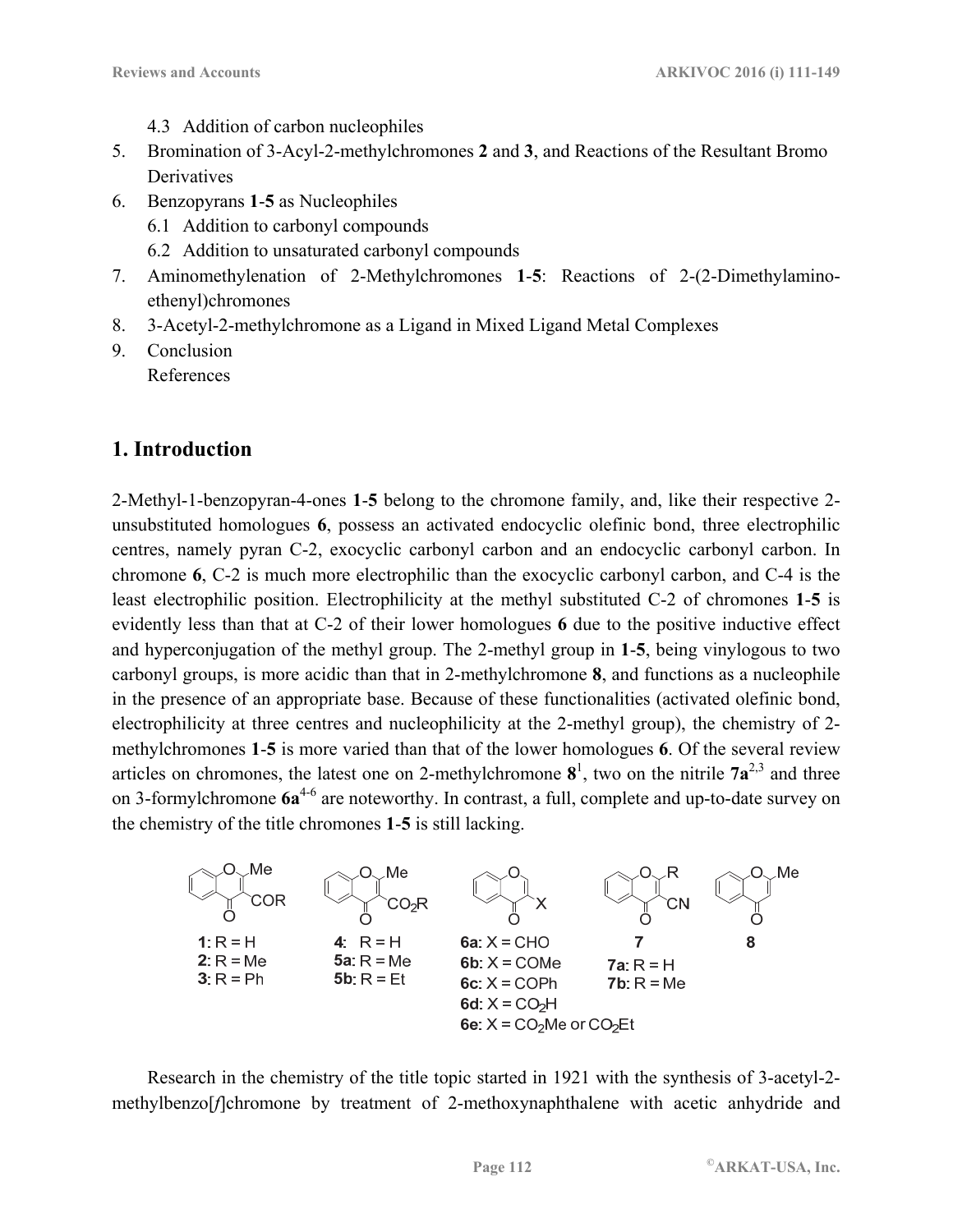sulfoacetic acid. Here the methoxy group of the initially formed 1-acetyl-2-methoxynaphthalene probably undergoes hydrolysis under the reaction conditions and the resultant intermediate by further acetylation and cyclization gives the final product.<sup>7</sup> Over the following six decades research has mainly revolved around the synthesis of 3-acylchromones **2** and **3** and their reactions with simple nitrogen nucleophiles. The present article is a comprehensive survey of the chemistry and applications of the chromones **1**-**5**, and covers the literature published during the period 1980 to August 2015. Patented works on the chromones **1**-**5** are excluded, and the biological activity of compounds **1**-**5** and the products obtainable therefrom are less emphasized. Most of the reactions described here for the chromones **1**-**5** generally do not affect any alkyl, alkoxy and halogeno substituents if present in the benzene ring, or on aromatic or heterocyclic rings if fused with the benzene ring of these chromones.

# **2. Synthesis**

The easily available *o*-hydroxyacetophenone can serve as a synthon for the title chromones **1**-**5**.

## **2.1. Synthesis of 3-formyl-2-methylchromone 1**

The chromone **1** is conveniently prepared by treating the enaminoketone, derived from *o*hydroxyacetophenone and *N*,*N*-dimethylformamide dimethyl acetal, with acetic anhydride. This method has been adopted for the preparation of 3-formyl-2-methylbenzo[*h*]chromone **11** from 2 acetyl-1-naphthol **9** (Scheme 1).<sup>8</sup> It is worth mentioning here that the enaminoketone **10** gives the chromone derivatives **12**, **13** and **14** by treatment with AcOH,  $S OCl<sub>2</sub>$  and  $Br<sub>2</sub>$ , respectively.<sup>8</sup>



## **Scheme 1**

Benzofuran derivatives **15a,b** have similarly been converted into 6-formylvisnagin **16a** and 6-formylkhellin **16b**, respectively.9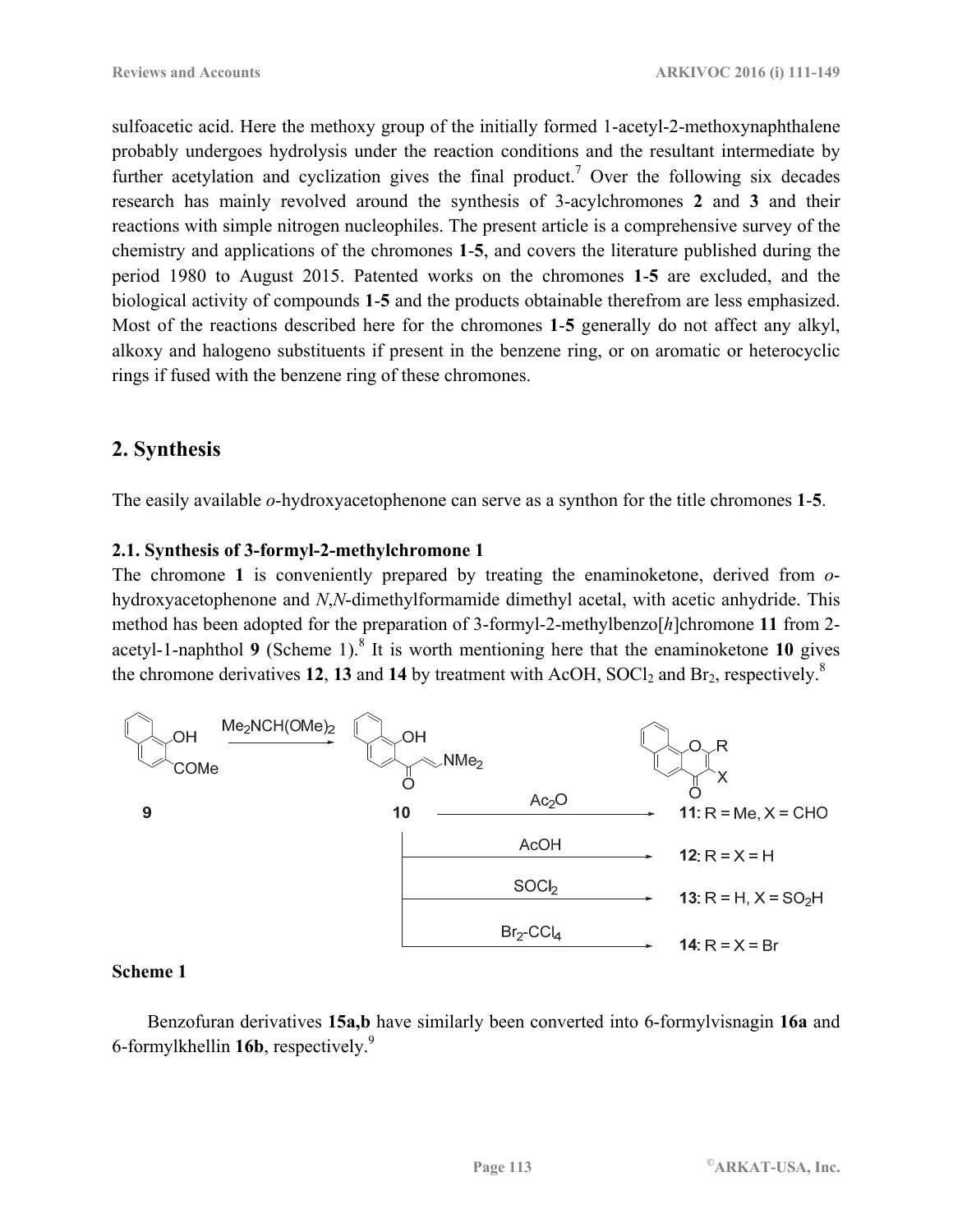

The aldehyde **1** has also been prepared from preformed 2-methyl-, 3-formyl- and 3 acetyl-chromone (**8**, **6a** and **6b**). 2-Methylchromone **8** is chloromethylated by paraformaldehydehydrogen chloride to **17** which is converted into **19** *via* **18**; pyridinium dichromate oxidizes the alcohol **19** to the aldehyde **1** (Scheme 2).10



#### **Scheme 2**

Lithium dimethylcuprate causes conjugate addition of the methyl group to chromone-3 carbaldehyde **6a**, and the resultant 3-formyl-2-methylchromanone can be dehydrogenated by trityl tetrafluoroborate  $[Ph_3C][BF_4]$  to the aldehyde 1 in 56% yield.<sup>11</sup> Treatment of the dioxolane **20**, derived from **6a** and ethylene glycol, with diazomethane gives the 1-pyrazoline **22** that gives exclusively 2-methylchromone **21** when heated under reflux in toluene but **21** admixed with a small amount of the aroylpyrazole **23** when heated neat. The compound **21** on treatment with aqueous acid gives 3-formyl-2-methylchromone 1 (Scheme 3).<sup>12,13</sup>



**Scheme 3**. Reagents and conditions: (i) HOCH<sub>2</sub>CH<sub>2</sub>OH, PhH, PTSA,  $\Delta$ ; (ii) CH<sub>2</sub>N<sub>2</sub>, CH<sub>2</sub>Cl<sub>2</sub>; (iii) PhMe,  $\Delta$ ; (iv)  $\Delta$ ; (v) H<sub>2</sub>O, H<sup>+</sup>, warm.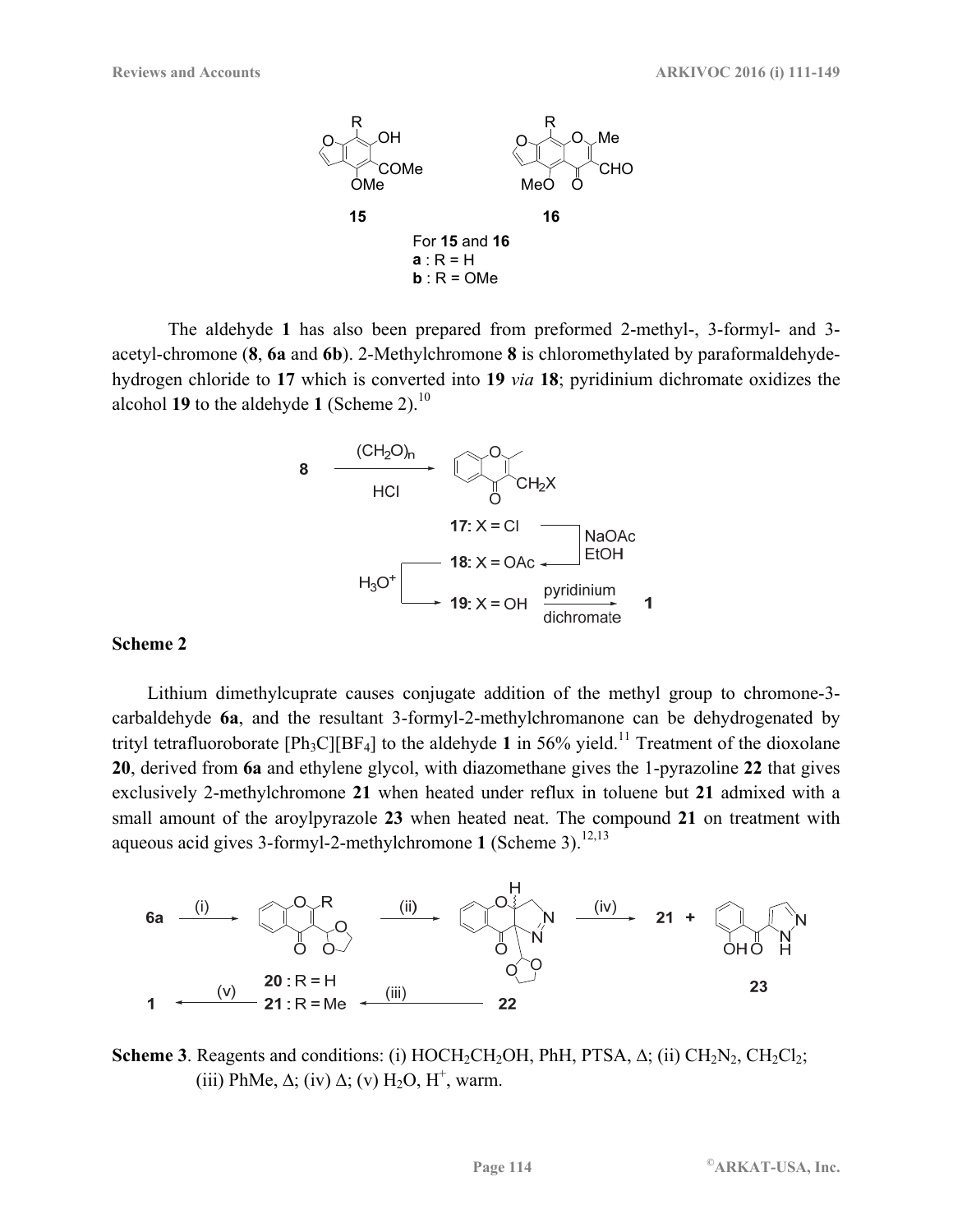Another method for the preparation of the aldehyde **1** involves acid hydrolysis of the hydrazone **24** arising through an aza-Michael addition of 1,1-dimethylhydrazine to the α,βunsaturated ketone functionality of **6b** with concomitant opening of the pyran ring and recyclization (Scheme 4). $^{14}$ 



#### **Scheme 4**

#### **2.2. Synthesis of 3-acetyl-2-methylchromone 2**

Synthesis of 3-acylchromones **2** and **3** from *o*-hydroxyacetophenone **25** involves a three-step process namely (i) *O*-acylation of 25 with acyl chloride RCOCl or acid anhydride (RCO)<sub>2</sub>O to **26**, (ii) Baker-Venkataraman rearrangement of **26** to **27** and (iii) treatment of **27** with acetic anhydride, the final step involving the formation of the non-isolable intermediate **28** which spontaneously cyclizes to **2** or **3** (Scheme 5).



#### **Scheme 5**

Kostanecki-Robinson synthesis of 2 by just heating 25 with Ac<sub>2</sub>O-AcONa involves all the above three steps. 3-Acetyl-2-methylchromone **2** and its variously substituted analogues have been synthesized by the Kostanecki-Robinson method. Ganguly *et al.*15 have used MeCOCl in DBU-pyridine, instead of Ac<sub>2</sub>O-AcONa, for preparing some 5- or 7-mono and 5,7-disubstituted analogues of **2** from the corresponding *o*-hydroxyacetophenones.

Resacetophenone (29a) on treatment with arylmethanol ArCH<sub>2</sub>OH (Ar = Ph,  $4$ -MeOC<sub>6</sub>H<sub>4</sub>) in the presence of BF<sub>3</sub>-ether gives the mono- and di-benzylated acetophenone **30a-c**.<sup>16,17</sup> Similar treatment of 29a and phloracetophenone (29b) with Ph<sub>2</sub>CHOH gives 30d-f<sup>18</sup> and 31a-c,<sup>19</sup> respectively. All these substituted acetophenones  $30$  and  $31$  have been heated with Ac<sub>2</sub>O-AcONa to yield the corresponding 3-acetyl-2-methylchromones. 2-Acetyl-1-hydroxycarbazole 32  $(R^1, R^2)$  $R^2$ ,  $R^3$  = H, Me) obtained along with 2,4-diacetyl-1-hydroxycarbazole by acylation of 1hydroxycarbazole with AcCl in the presence of anhydrous AlCl<sub>3</sub> and POCl<sub>3</sub> has been subjected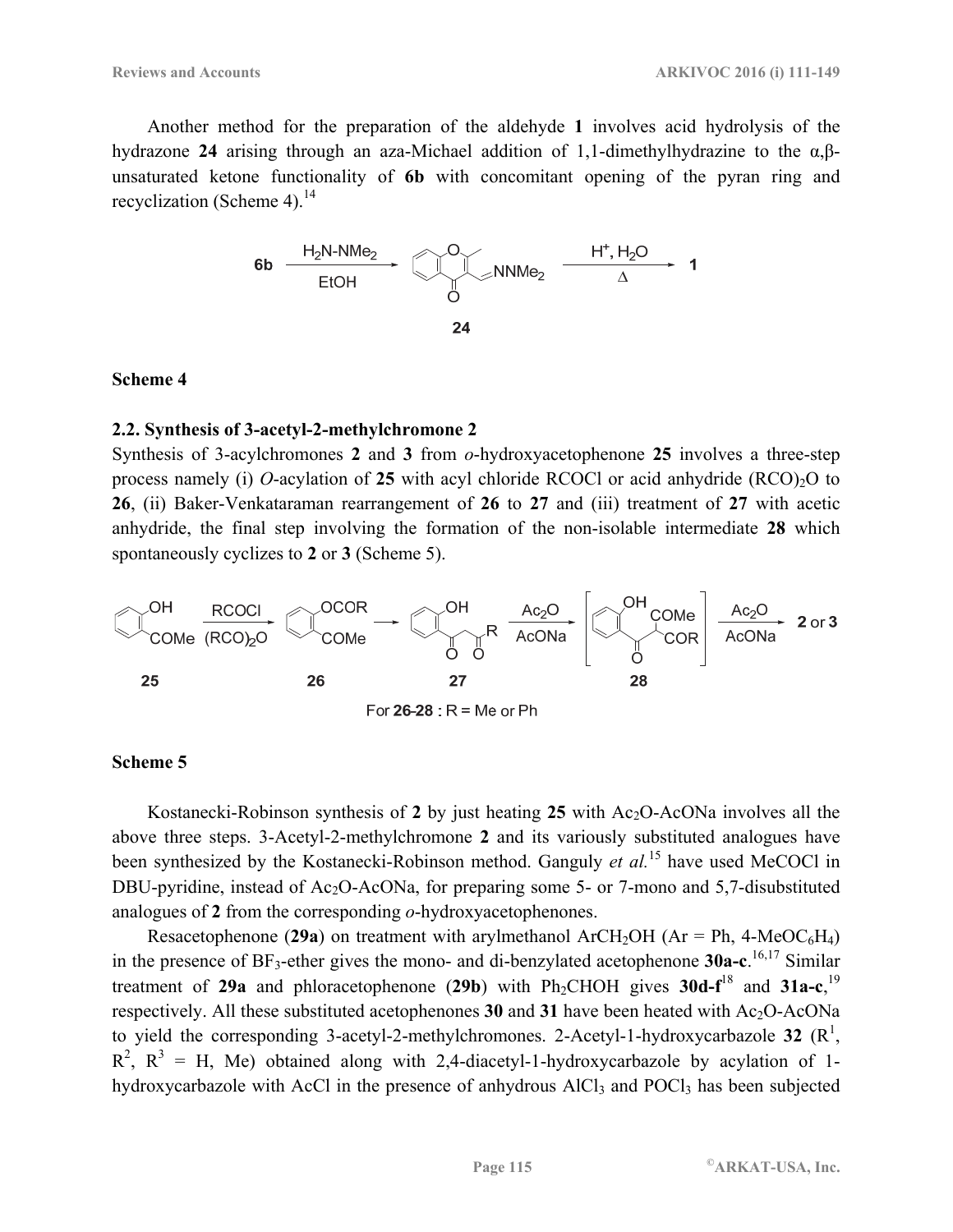to Kostanecki-Robinson reaction to give the corresponding chromone.<sup>20</sup> With Ac<sub>2</sub>O-AcONa, the benzopyran **33** gives **35**, 21 and **34** a mixture of **36** and **37**. 22



Ghate and Kulkarni<sup>23</sup> prepared the furo $\left[3,2\right]$ eglbenzopyran 41 containing a coumarin moiety at its 2-position by Ac2O-AcONa treatment of **40**, derived from coumarin **38** and diacetylresorcinol **39** (Scheme 6) and assessed its anti-inflammatory and analgesic activity.



#### **Scheme 6**

Conversion of the acetophenone **42** to 2-acetylchromone **43** by treatment with either Ac2O-AcONa as stated in the chemistry as well as experimental section or AcOH-AcONa as (perhaps erroneously) printed in the reaction scheme of a publication<sup>24</sup> is unlikely; the substrate **42** in Ac2O-AcONa under reflux evidently affords the chromone **44** (Scheme 7).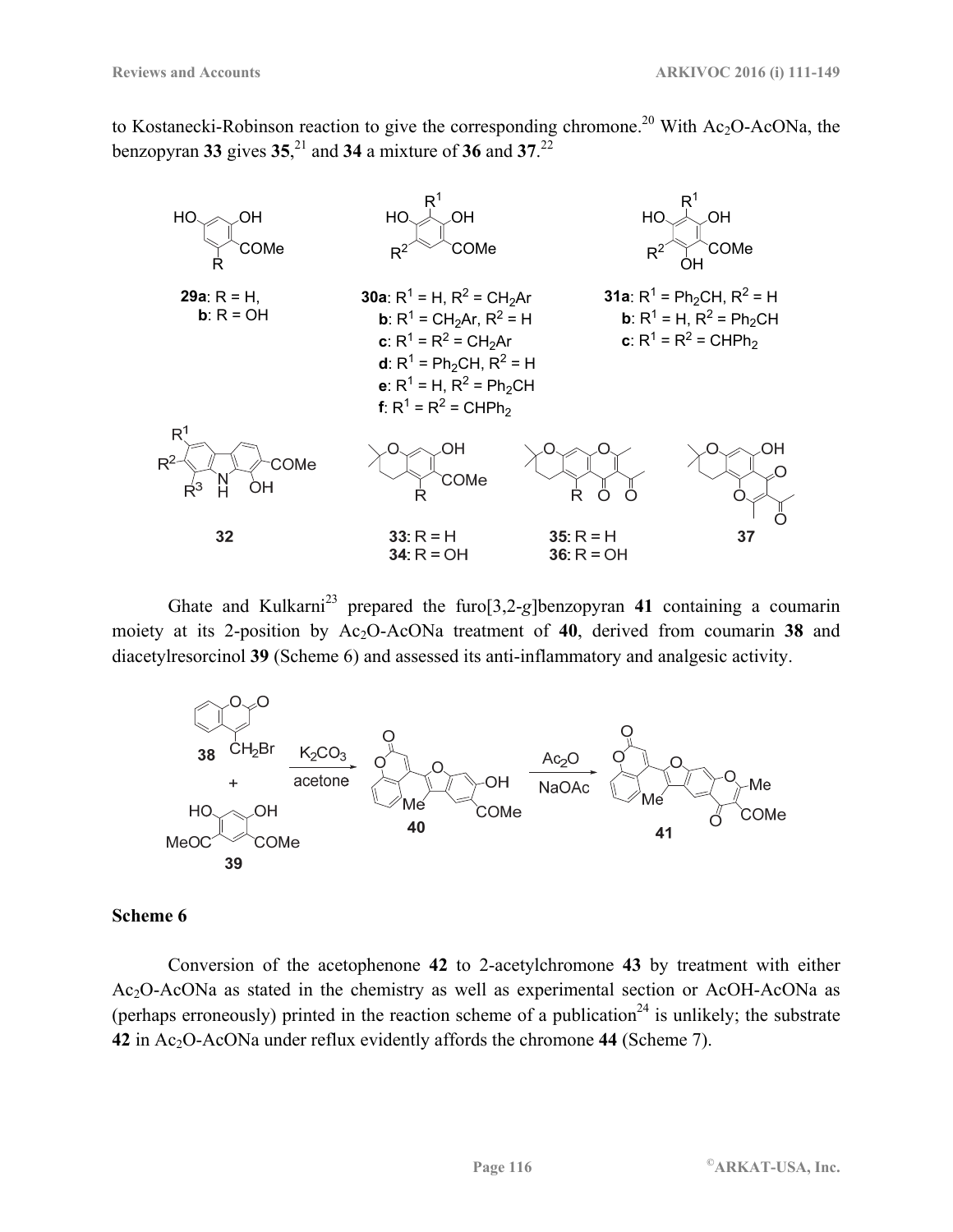

Treatment of the diacetoxyacetophenone **45** with sodamide results in cyclization and an intermolecular acetyl group transfer to give **46** admixed with **47**, the deacylated product from **45** (Equation 1). $^{25}$ 



TiCl<sub>4</sub>-catalyzed Friedel-Crafts acylation of some substituted phenols with either AcCl<sup>26</sup> or AcOH $^{27}$  is often followed by Allan-Robinson reaction to some extent so as to form 3-acetyl-2methylchromones (Equations 2 and 3).



Iron(III) exchanged sepiolites (Fe-Sp) operate as Lewis acids in thermolysis of the styrene **56** under reduced pressure to 2′-acetoxyacetophenone **57** and chromones **2** and **8** (Equation 4).28

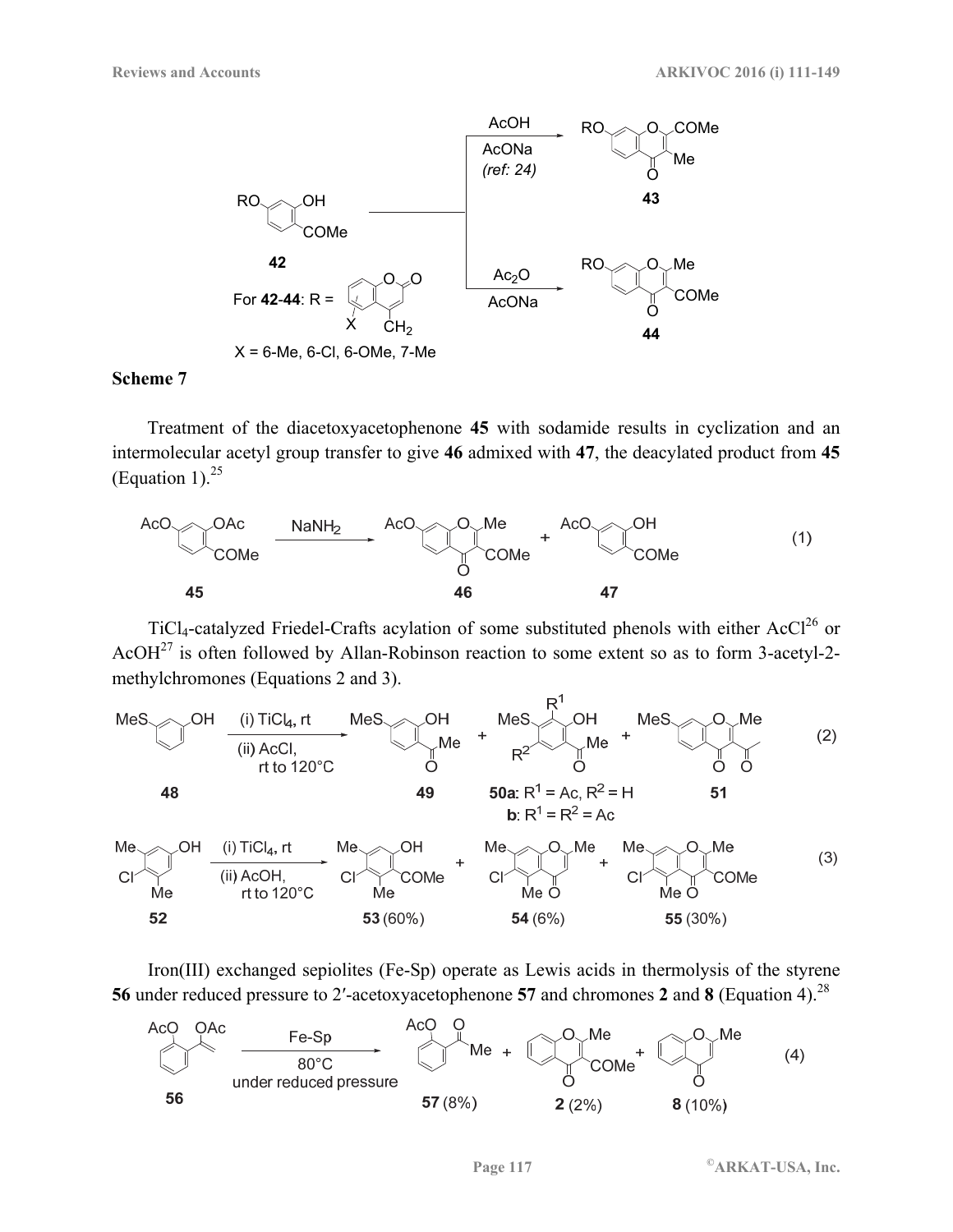Acetylation at the 3-position of 2-methylchromone **8** is also known. As for example, equimolar amounts of **8** and  $Ac_2O$  over a HBEA zeolite (Si/Al = 10) in a batch reactor or a fixed bed reactor at 60°C gives chromone **2**. 29 Acetylation of visnagin **58a** and khellin **58b** by Ac2O-Zn dust to the respective 6-acetyl derivative  $59a$  and  $59b$  has also been achieved.<sup>30</sup> Diazomethane at –70 °C effects dual alkylation of 3-formyl-6-methylchromone yielding  $3$ -acetyl-2,6-dimethylchromone, $31$  but in ice-cold ether or dichloromethane solution it converts 3-formylchromone **6a** into 3-acetyl-2-methylchromone **2** in only 2% yield together with furo- [3,4-*b*][1]benzopyran **59′** (16%) and [1]benzopyrano[3,2-*c*]pyrazole **59″** (2%).32



Deacetylation of several 3-acetyl-2-methylchromones by treatment with aqueous sodium carbonate is resorted to for preparation of otherwise difficultly accessible 2-methylchromones. For example, 5,7-dihydroxy-2-methylchromone **61,** needed for the synthesis of schumanniophytine and isoschumanniophytine, has been prepared by  $Na<sub>2</sub>CO<sub>3</sub>-H<sub>2</sub>O$  treatment of the 3acetylchromone  $60$ , obtainable from phloracetophenone **29b** and  $Ac_2O$ -AcONa.<sup>33</sup> The chromone **62b** obtained by similar deacetylation of 3-acetylchromone **62a** is treated with  $I_2$ -CF<sub>3</sub>CO<sub>2</sub>Ag to afford 3-iodochromone **62c**; the latter (**62c**) on Suzuki coupling with arylboronic acid leads to 3 aryl-2-methylchromones **62d** ( $Ar = Ph$ , 4-ClC<sub>6</sub>H<sub>4</sub>, 4-MeOC<sub>6</sub>H<sub>4</sub>, 2-naphthyl, C<sub>6</sub>H<sub>4</sub>Ph etc.).<sup>34</sup>



## **2.3. Synthesis of 3-benzoyl-2-methylchromone (3)**

A general method for the synthesis of chromone **3** starting from *o*-hydroxyacetophenone *via* **26** and  $27$  ( $R = Ph$ ) is shown in Scheme 5. Unsubstituted and various substituted 2'-hydroxyacetophenones,35-37 3,6-diacetyl-5-hydroxyindole38 and benzofuran **15b**39 have been converted into the corresponding 3-benzoylchromones. Ac<sub>2</sub>O-DMSO<sup>40</sup> and Ac<sub>2</sub>O in DMAP/pyridine,<sup>41</sup> instead of Ac2O-AcONa, have also been used for the conversion of many 2′-hydroxy-ω-benzoylacetophenones to chromones analogous to **3**.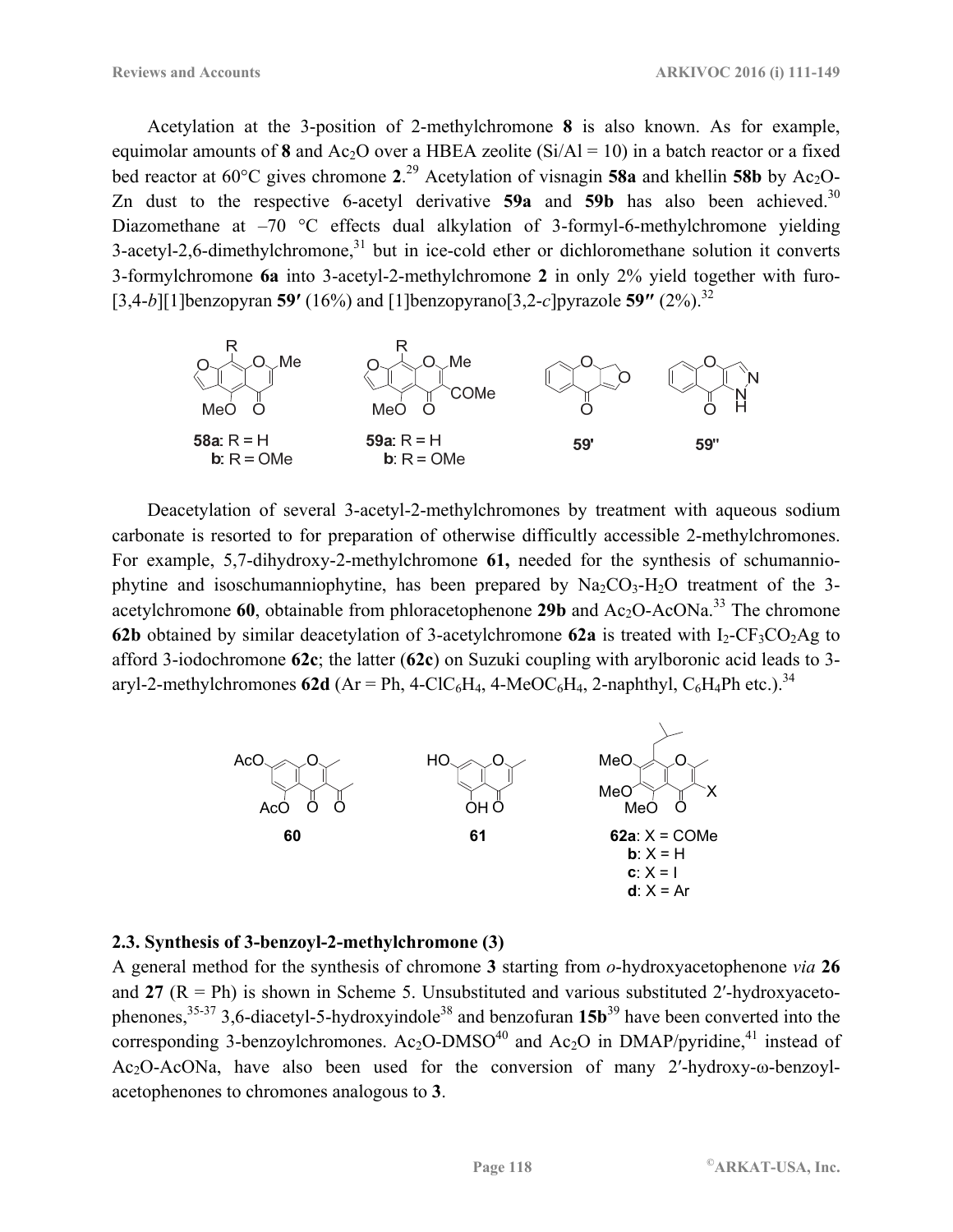3-Benzoyl-2-methylchromone **3** has also been prepared from 2-methylchromone **8** as well as 3-benzoylchromone **6c**. Lithium diisopropylamide (LDA, from diisopropylamine and butyl lithium) can cause vinylic deprotonation and classical deprotonation of the active methylene group. Costa *et al.*42 prepared 3-benzoyl-2,6-dimethylchromone **64** in 46% yield by sudden addition of ethyl benzoate to a LDA solution in hexane kept at -78°C followed immediately by the addition of 2,6-dimethylchromone 63 and quenching the reaction after 3 h with AcOH-H<sub>2</sub>O (Equation 5). This is an example wherein vinylic deprotonation predominates over deprotonation of a sufficiently active 2-methyl group of chromone **63**. The chromone **3** along with three other products is obtained by treating 3-benzoylchromone **6c** with diazomethane.<sup>32</sup>



## **2.4. Synthesis of 3-hydroxycarbonyl- and 3-alkoxycarbonyl-2-methylchromone 4 and 5**

2-Hydroxy- and 2-fluoro-benzoic acid chlorides are synthons for the acid **4** and ester **5**. Ethyl acetoacetate in the presence of  $40\%$  NaOH<sup>43</sup> as well as its morpholino-enamine<sup>44</sup> gives with salicyloyl chloride the ester **5b** that on acid hydrolysis affords **4**. Thermal decomposition of the keto-ylid 65, obtainable from *O*-acetylsalicyloyl chloride and  $Ph_3P=CHCO_2Me$ , gives the ester **5a** in 55% yield (Equation 6).<sup>45</sup>



Kim46 has converted the 2-aroylquinol **66** into the benzopyran **68** via **67** (Scheme 8).



## **Scheme 8**

The intermediate β,β'-diketoester **70**, resulting from 2-fluorobenzoyl chloride **69** and methyl acetoacetate in the presence of sodium hydride, undergoes cyclization *via ipso*-fluorine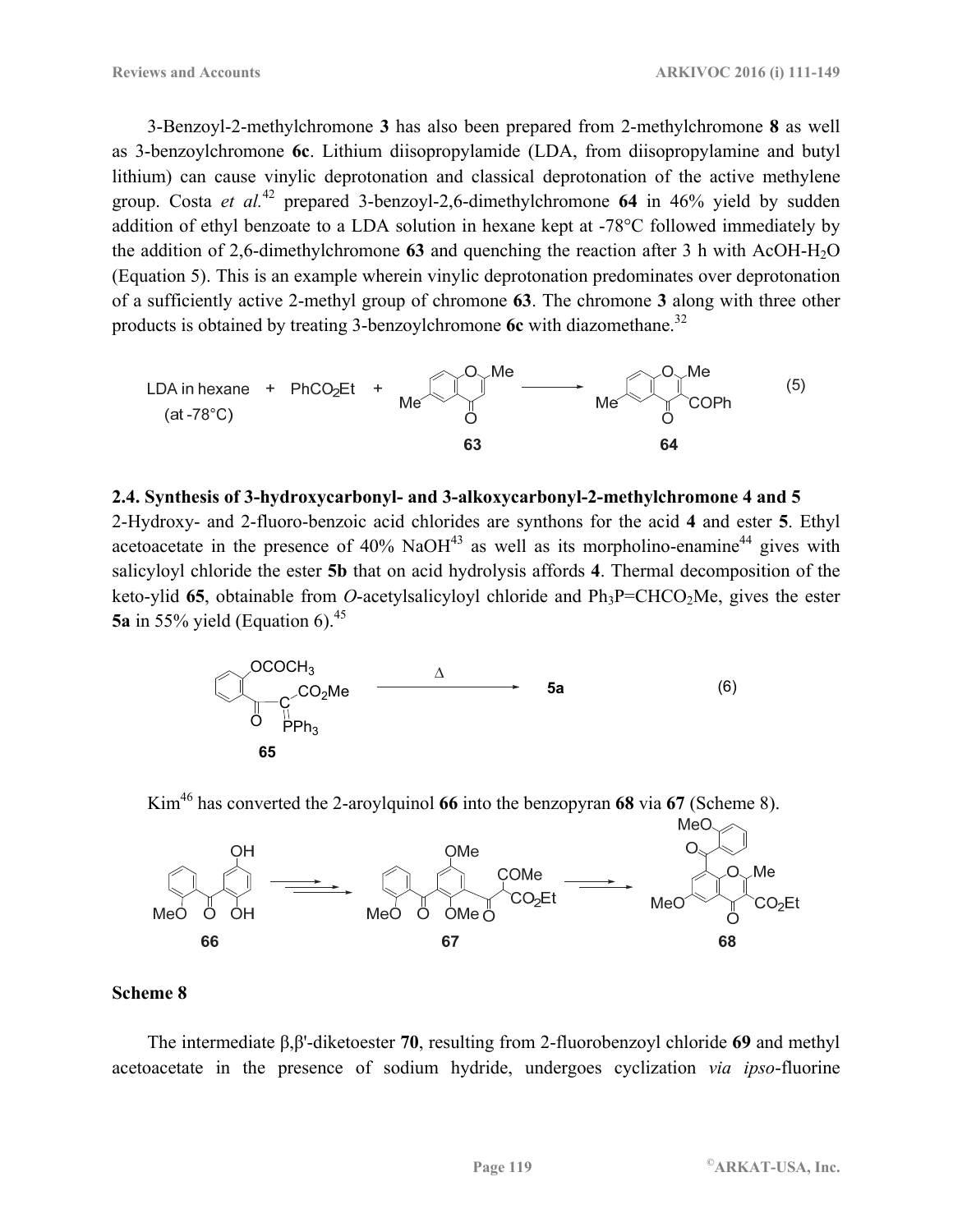substitution to give the ester **5a**. When the acid chloride **69** is similarly reacted with *t*-butyl acetoacetate and the reaction mixture treated with HClO<sub>4</sub>, the acid 4 results (Scheme 9).<sup>47</sup>



#### **Scheme 9**

A Russian group<sup>48-51</sup> adopted this method for the preparation of tetrafluoro- and trifluorochromones **71** and extensively studied their reactions with several nitrogen nucleophiles. Lin and Long<sup>52</sup> subjected the β-ketoester 72 with AcCl in DMF containing  $K_2CO_3$  and DIPEA to obtain the 7-fluorochromone derivative **73**.



Preparation of the acid **4** and ester **5** from preformed chromone derivatives is also known. A mixture of 3-acetylchromone **6b**, NH<sub>2</sub>OH.HCl and NaOAc on being heated under reflux in



## **Scheme 10**

Sequential rapid addition of diethyl carbonate and 2,6-dimethylchromone **63** to a solution of LDA at -78°C produces the ester **75** (42%) and the bis-hetaryl ketone **76** (17%) arising from acylation of the intermediate chromone carbanion with diethyl carbonate and the ester **75**, respectively.42,54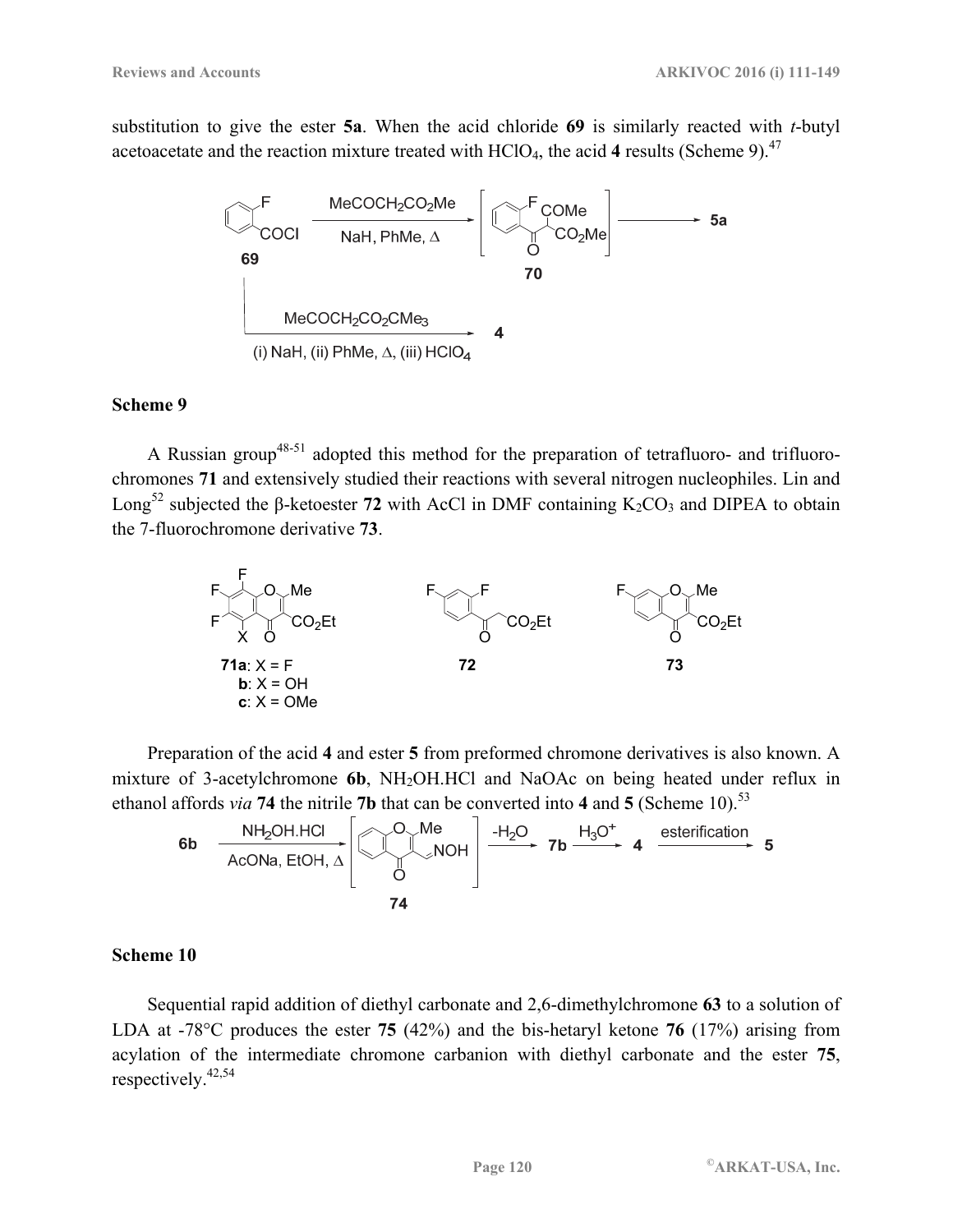

The 2-unsubstituted chromone ester **77**, an analogue of **6e**, has been converted into the corresponding 2-methylchromone **79** by a sequential conjugate addition (through **78**) and dehydrogenation (Scheme 11). $^{11}$ 



## **Scheme 11**

# **3. Conjugate Addition to the Pyran 2,3-Olefinic Bond of Chromones without Pyran Ring Opening**

## **3.1. Conjugate reduction**

Conjugate reduction of chromone **3** with sodium borohydride in pyridine at room temperature is both regio- and chemo-selective giving the chromanone **80**. Methanesulfonic acid triggers the pyranone ring opening of **80** followed by recyclization to give the 3-ethenylflavone **81**. 36 The ester **5a** with NaBH<sub>4</sub> in methanol gives 82.<sup>55</sup>



The conjugate reduction of the ester **5a** to **84** followed by its Michael addition to an α,βunsaturated ketone **85**, derived from a biocatalytic oxidation of methylcatechol **83** in a H-Cube Pro flow system, leading to the trisubstituted chromanone **86** (96% yield; dr > 99:1) (Scheme 12) deserves special mention.<sup>56</sup>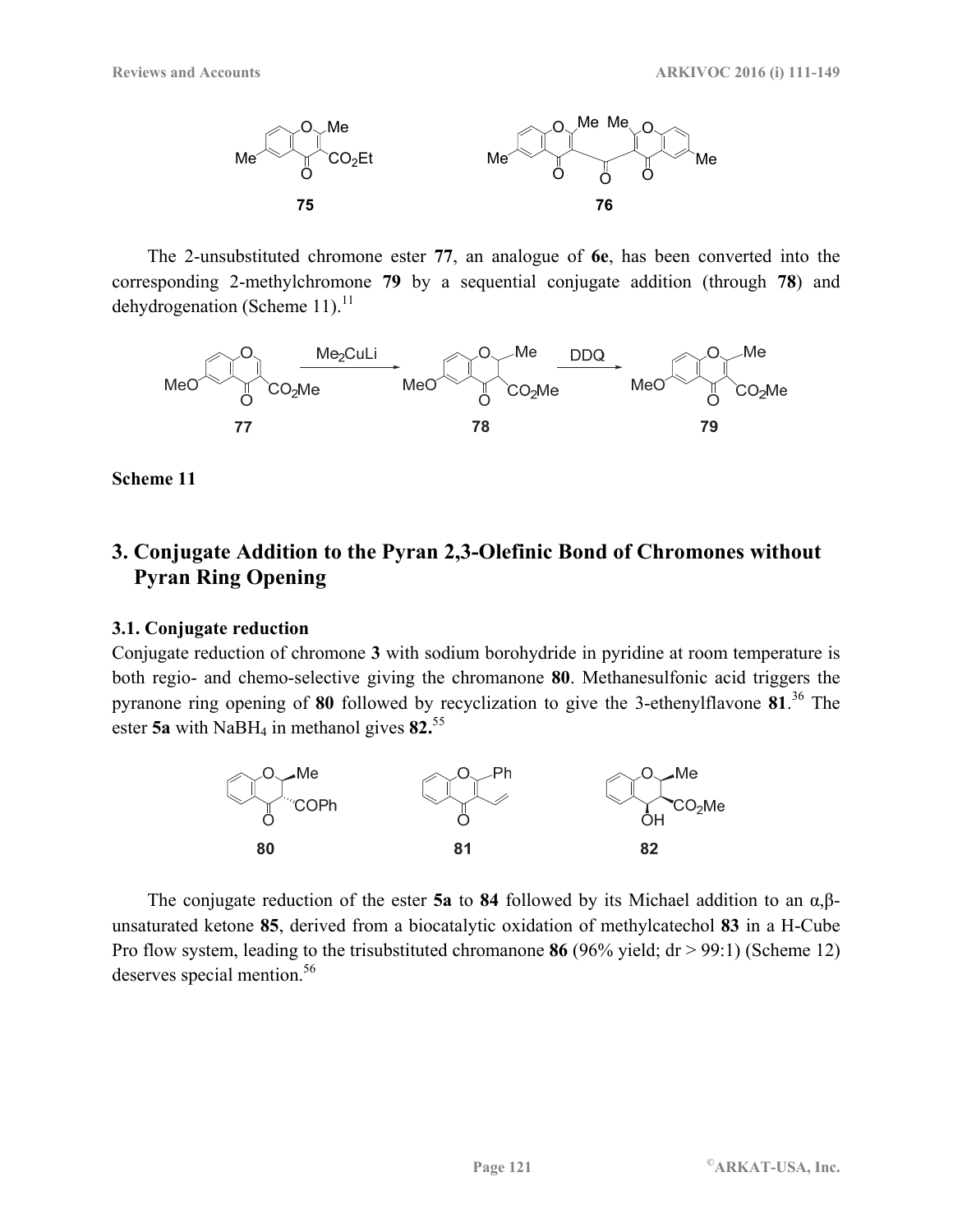

## **3.2. Conjugate addition of alkyl and alkoxy groups**

Lithium dimethylcuprate in THF at -10°C transforms 3-acyl- and 3-carbomethoxy-chromone **2** and **5a** to the corresponding 2,2-dimethylchromanone derivatives 87 ( $R = Me$  or OMe;  $R<sup>1</sup> =$ Me).11,57,58 Clarke *et al.*11 have treated the ester **5a** with lithium *n*-butylcuprate to get the chromanone **88**, assumed to have the larger *n*-butyl and ester substituents in *trans*-diequatorial orientation. The compound 87 ( $R = OMe$ ;  $R<sup>1</sup> = Me$ ) on treatment with NaCl in DMSO at 155 °C gives 2,2-dimethylchromanone **89**, 57 the latter being also provided by treating 2-methylchromone with methylcopper-BF<sub>3</sub> complex.<sup>11</sup>



Crombie *et al.*59,60 have developed a conjugate addition – radical cyclization approach to construct the naturally occurring sesquiterpene-phenol carbon framework. To an ether - pentane solution of the mixed ligand cuprate reagent **92**, derived from the alkyl iodide **90**, lithium cuprate **91** and *t*-butyllithium, was added the ester **5a** to obtain the chromanone **93** as a mixture of four stereoisomers. Treatment of this mixture with Mn(OAc)<sub>3</sub>-HOAc affords the hemiacetal 94 in 30% yield (Scheme 13). In another approach the 2-alkyl ester **96** prepared from 2-fluorobenzoyl chloride **69** and the ester **95**, is converted into the 2,2-dialkylated chromanone **97** by treatment with Me<sub>2</sub>CuLi. Radical cyclization of 97 as an unresolved stereoisomeric mixture affords the polycyclic lactone 98 in nearly 30% yield (Scheme 14).<sup>59,60</sup>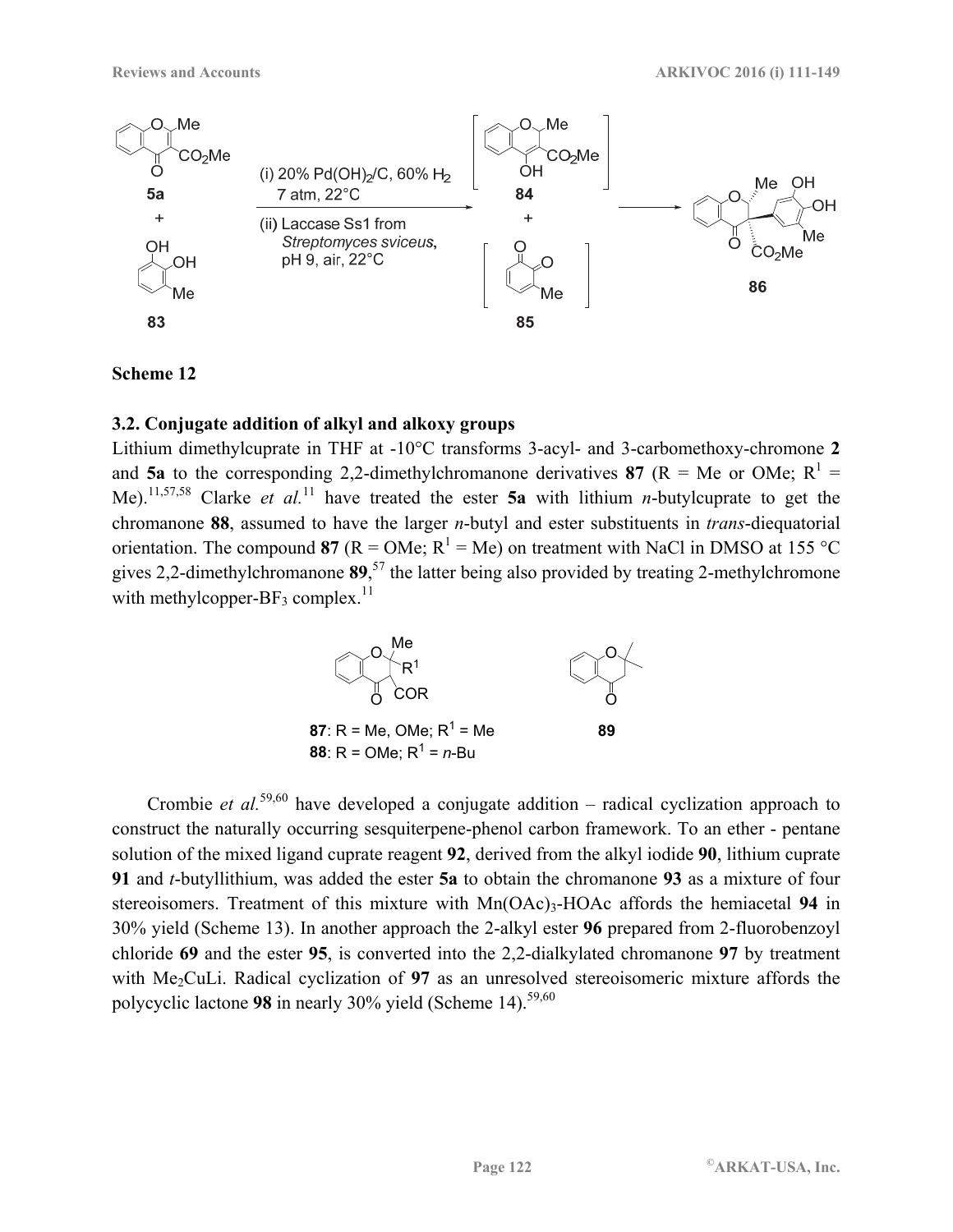



#### **Scheme 14**

A lithium dialkynylcuprate as  $[(TMS-C\equiv C)_2CuLi]$ , though capable of transferring its alkynyl group in a conjugate addition to the ester **6e**, failed to react with 3-alkoxycarbonyl-2 methylchromone **5**. 61

3-Acetylchromone **2** on treatment with the silyl enol ether **99** in the presence of trimethylsilyl triflate (TMSOTf) affords in 16% yield the chromonanone **100** as a diastereoisomeric mixture (Equation 7). $^{62}$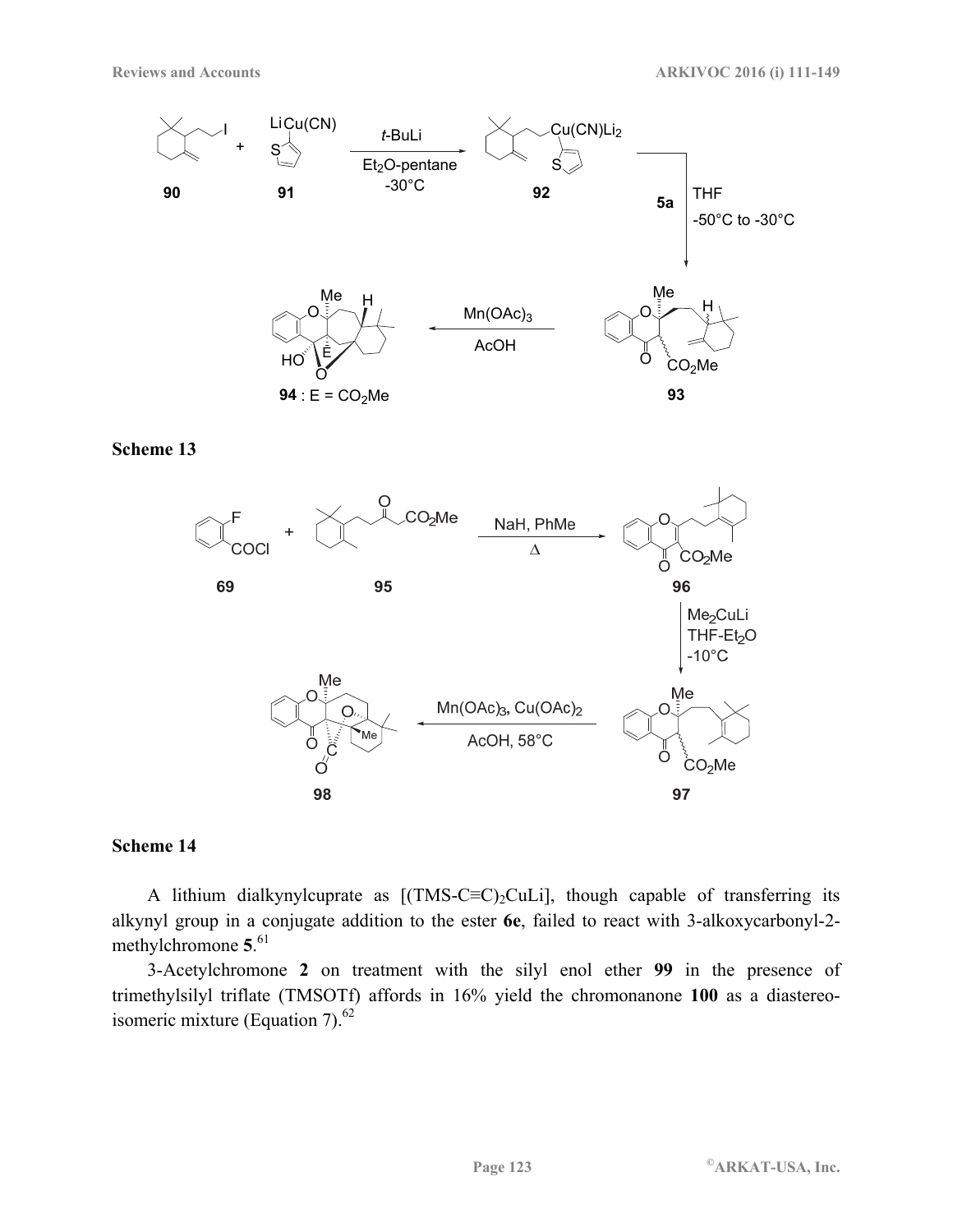

Heteroannulation of the chromone  $A \equiv 2, 3, 5a$ ) with 2-chloroethanol in the presence of K2CO3 to the corresponding furobenzopyranone **101** (Equation 8) proceeds *via* the conjugate addition of the haloethanol to the chromone followed by intramolecular alkylation. $63$ Transformation of the chromone ester  $102$  on treatment with MeI -  $K_2CO_3$  in refluxing acetone into the spiroacetals **103** and **104** in a ratio of 5:1 (in 60% total yield) (Equation 9) also involves a sequential intramolecular conjugate addition and enolate alkylation.<sup>64</sup>



Alkaline hydrogen peroxide with the esters **5a** and **102** forms the epoxides **105** and **106**, respectively. Acid catalyzed oxirane ring opening of **106** results in the formation of the spiroacetals **107** and **108** (Scheme 15).<sup>64</sup>



#### **Scheme 15**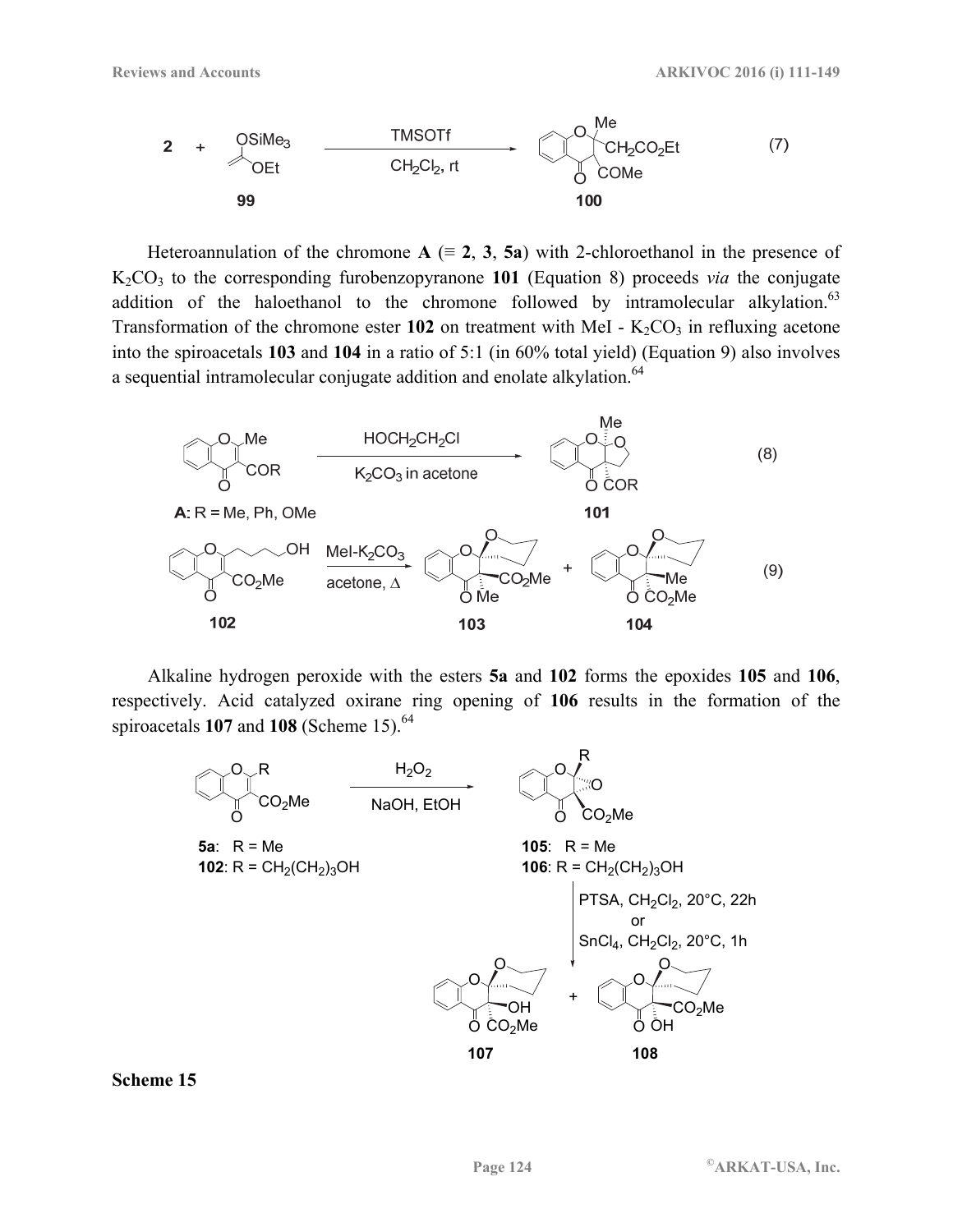# **4. Conjugate Addition with Other Concomitant Reactions**

## **4.1. Addition of ammonia and amines**

The aza-Michael adduct **110** resulting from tetrafluorobenzopyran-3-carboxylic acid **109** and ammonia undergoes decarboxylative pyran ring opening to give the enaminoketone **111** that on acid treatment affords 2-methylchromone 112 (Scheme 16).<sup>65</sup> Piperidine brings about substitution of fluorine at the 7-position of **109** and conjugate addition, the adduct **113** undergoing decarboxylative elimination of the piperidine moiety to give 114 (Scheme 16).<sup>65</sup>



## **Scheme 16**

The ester 5 with the amine  $RNH_2$  ( $R = H$ , Me,  $PhCH_2$ ,  $CH_2CH_2OH$ ) gives the benzopyran-2,4-dione **115**, its enol tautomeric form **116** functioning as a ligand to form Pd(II) complex of the general formula PdL<sub>2</sub> (L = deprotonated 116).<sup>66-69</sup> This four co-ordinated Pd(II) complex 117 exists in *cis*-isomeric form for the ligand L (R = H) and *trans*-form for L (R = other than H).<sup>67,68</sup> Cytotoxic effects of the diones **115** and several of their Pd(II) complexes have been assessed against two leukemia cell lines HL-60 and NALM-6. On treatment with RNH<sub>2</sub> ( $R = H$ , Me, PhCH2, hexyl, cyclohexyl etc.), the fluorinated chromone-3-ester **118a** gives 4-hydroxycoumarin **119a**,  $^{48,51,70}$  **118b** affords **119b**, <sup>71</sup> **118c** provides **119c**<sup>49,51</sup> and **118d** the coumarin **119d**. <sup>72</sup>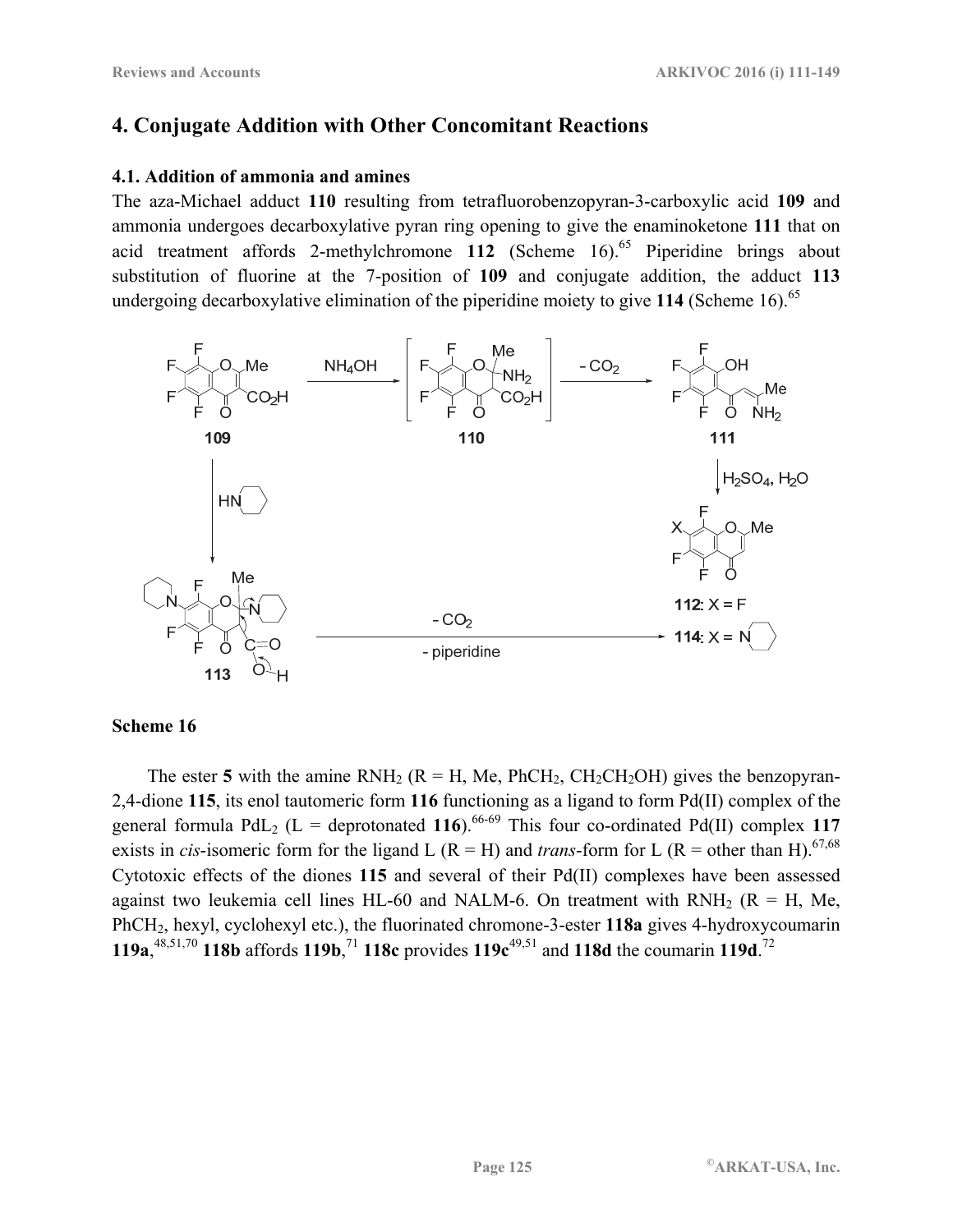

#### **4.2. Addition of nitrogenous dinucleophiles**

**4.2.1. Dinucleophiles having adjacent nucleophilic centres.** A dinucleophile as **120** undergoes aza-Michael addition to 3-acetyl-2-methylchromone **2** with concomitant opening of the pyran ring to form the intermediate **121** in *Z*-isomeric form so that its acetyl carbonyl group is protected as a hemiacetal **122**, the latter having no other way than to cyclize to the heterocycle **123** (Scheme 17).<sup>73</sup>



#### **Scheme 17**

Reaction of phosphonic dihydrazide **124** and chromone **2** in a 1:2 molar ratio gives, probably through a domino aza-Michael addition – pyran ring opening – recyclization, the intermediate **125** that reacts further with a second molecule of **2** in the same reaction sequence giving the bis-hydrazone **126** as the final product (Scheme 18).<sup>74</sup>



## **Scheme 18**

A mixture of 6-formylfurochromone **16** and 2-cyanoacethydrazide **127** in a 1:1 molar ratio on stirring in AcOH at ambient temperature gives the hydrazone **128** by direct derivatization of the aldehyde function of **16** with hydrazide **127**. The hydrazone **129** is formed on similar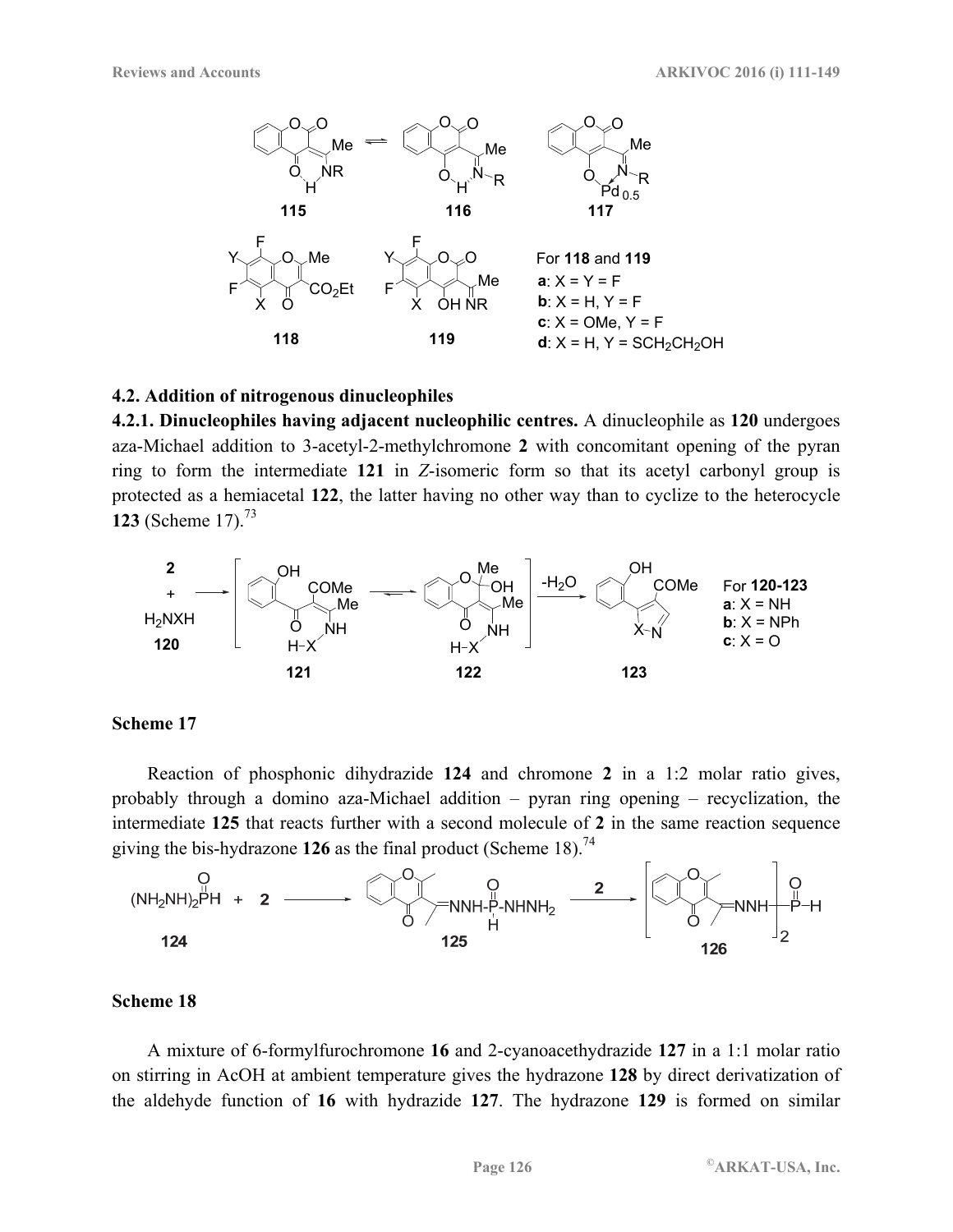treatment of the ketone **59** with the hydrazide **127** probably through a domino aza-Michael addition – pyran ring opening – recyclization sequence. When refluxed separately in acetic acid, the hydrazones **128** and **129** cyclize by intramolecular Michael addition giving respectively the benzopyran-3-ylpyrazolidones **130** and **131** which can further react with a second molecule of **127** in boiling acetic acid to yield the bis-pyrazolidones **132** and **133**, respectively (Scheme 19).75



**Scheme 19.** Conditions : (i) Stirring in 95% AcOH, in a 1:1 molar ratio, rt; (ii) AcOH, reflux.

3-Benzoylchromone **3** behaves similarly to its 3-acetyl analogue **2** towards hydrazines. For example, the chromone 134 with semicarbazide or (thio)semicarbazide  $H_2NNHC (= X)NH_2$  in refluxing methanol gives the tetrasubstituted pyrazole **135**. 76



Phenylhydrazine undergoes 1,4-addition to the α,β-unsaturated acid **4**; the adduct **136** may give either the coumarinopyrazole **138** through its pyran ring opening (to **137**) and recyclization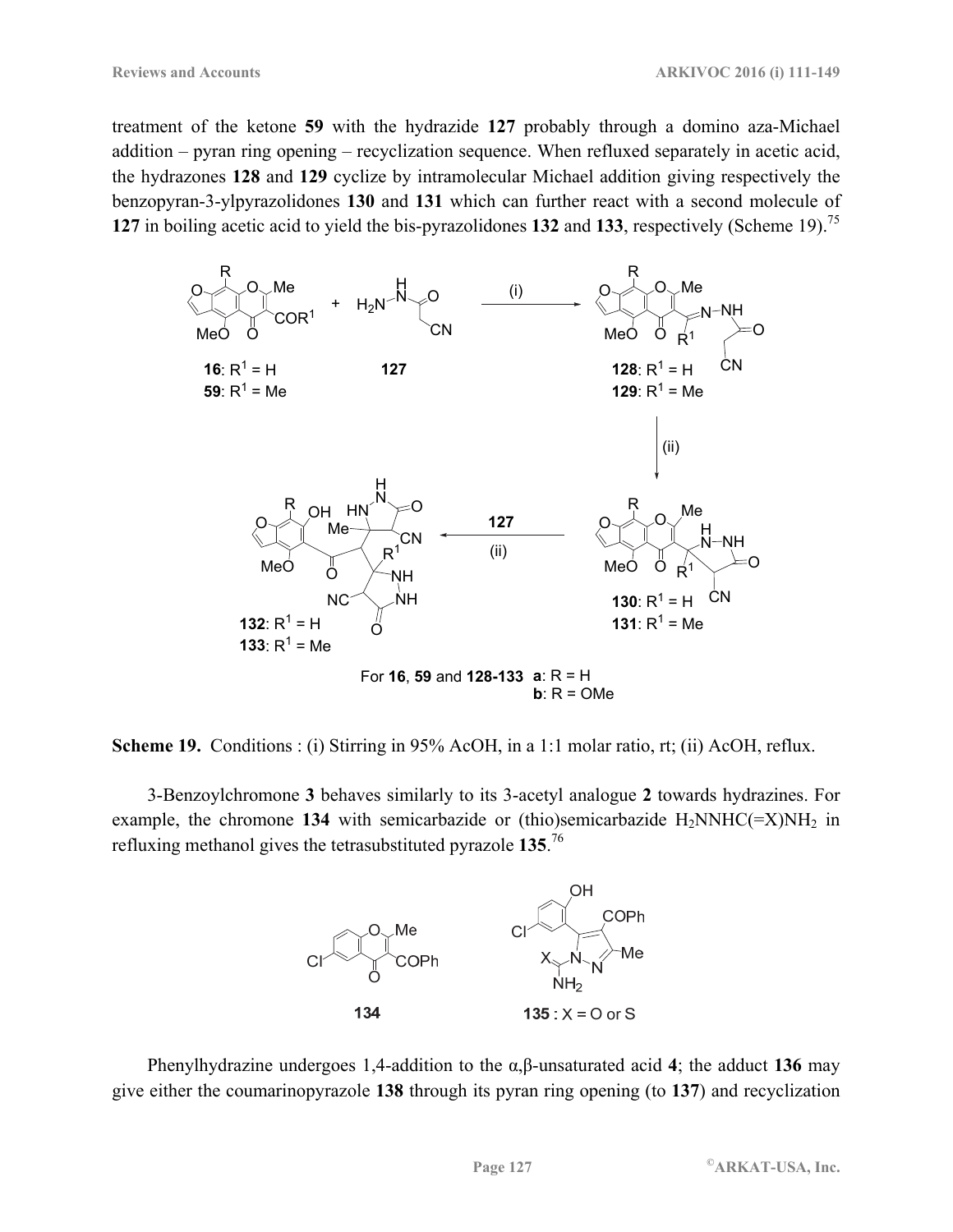(Scheme 20-path *a*) or the trisubstituted pyrazole **140** through a Grob fragmentation (to **139**) and cyclization (path *b*). A French group<sup>77</sup> have reported without disclosing the experimental details the formation of 138 in the said reaction, whereas Ghosh and Pal<sup>53</sup> obtained exclusively the pyrazole **140** by heating under reflux a mixture of **4** and PhNHNH2.HCl in ethanol containing sodium acetate. The acid 4 with NH<sub>2</sub>OH follows a reaction course similar to Scheme 20-path *b* to yield the isoxazole **141**. 78



## **Scheme 20**

The ester **5a** with methylhydrazine **142a** gives **144a** (20%) and **145a** (64%), the former product (**144a**) arising by lactonization of the non-isolable intermediate **143a** and the latter (**145a**) lactonizing to **146a** only by base (like triethylamine) treatment (Scheme 21).79,80 Both **144a** and **145a** can serve as ligand L to form with  $Pd(PhCN)_2Cl_2$  *trans*- $PdL_2Cl_2$  complexes, only the doubly-bonded nitrogen of L being co-ordinated to  $Pd(II)$ <sup>79,80</sup> Treatment of the ester 5a with 2-hydrazinopyridine **142b** gives exclusively the 1-(2-pyridyl)pyrazole **145b** that forms with  $K_2PtCl_4$ ,  $K_2PdCl_4$  and  $CuCl_2$  the metal complex of the general formula 147. A molecule of dimethylformamide can also coordinate with Cu(II) of the complex  $147$  (M = Cu) giving the pentacordinated Cu(II) complex **148**. 81,82 The structures of all these metal complexes have been confirmed by X-ray analysis.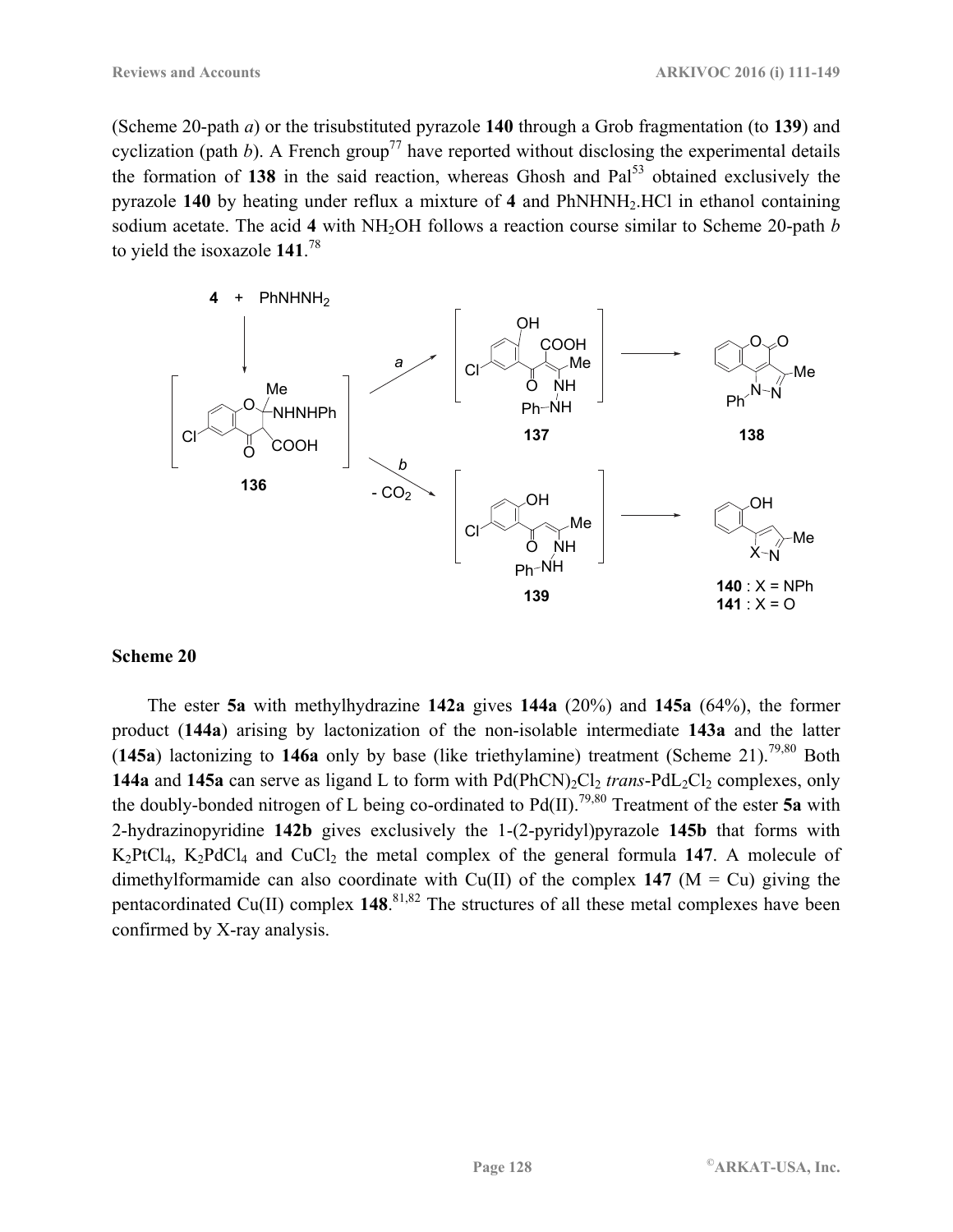

For **142-146 a**: R = Me **b**:  $R = 2$ -pyridyl



For 147 and 148: Ar = 2-HO-C<sub>6</sub>H<sub>4</sub>

**4.2.2. Dinucleophiles with two nucleophilic centres separated by one carbon.** Guanidine undergoes conjugate addition to the chromone **2** with concomitant opening of the pyran ring; the resultant intermediate **149**, unlike **121** arising from **2** and hydrazine or hydroxylamine, undergoes  $[6+0]$  cyclization involving the acetyl, not aroyl, group giving the pyrimidine **150** (Scheme 22).<sup>73</sup> In a precisely similar way, the amino group of 5-amino-1*H*-pyrazoles **151** attacks at C-2 of 3 benzoylchromone **3** with subsequent opening of the pyran ring; the resultant intermediate **152** cyclizes to the pyrazolopyrimidine **153** (Scheme 23).<sup>83</sup> This reaction under microwave irradiation and solvent free conditions gives high yields of the products.



**Scheme 22**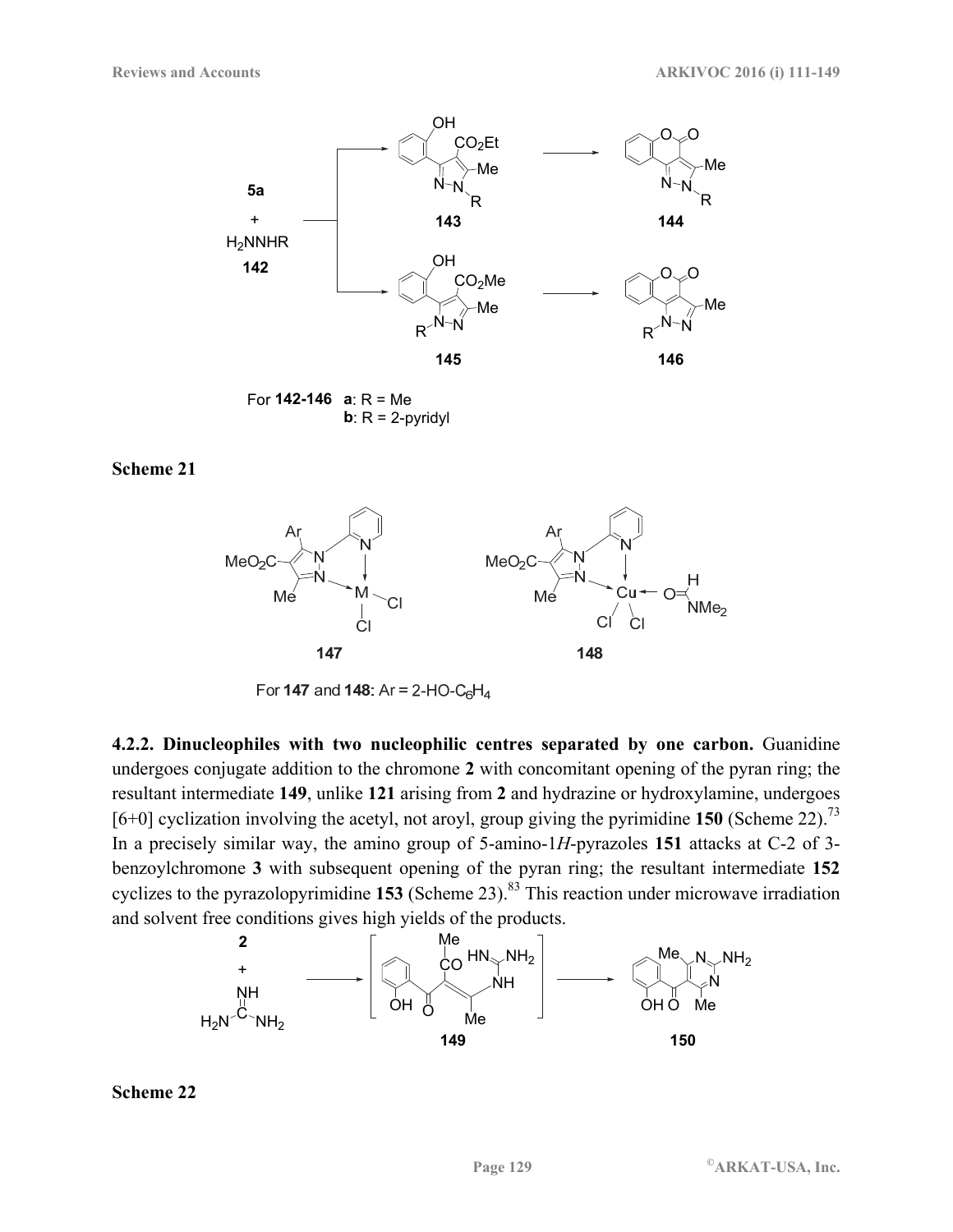

For 151 - 153 : R = Me, t-Bu, Ph, 4-X-C<sub>6</sub>H<sub>4</sub>,  $X = Me$ , MeO, CI, Br

**4.2.3. Dinucleophiles with two nucleophilic centres separated by two carbons.** No plausible mechanism has been suggested for the formation of the benzimidazole **156**65 and benzothiazole **157**84,85 by treating the tetrafluorinated ester **118a** respectively with *o*-phenylenediamine **154** and 2-aminothiophenol **155** in boiling ethanol. Later Li *et al.*86 reported that the product **157**, if prepared from **118a** and **155**, remains admixed with the benzothiazole **158**; it can be had exclusively by treating the acid chloride **159** with the thiophenol **155** in *N*-methyl-2-pyrrolidone at 100 °C. A mixture of  $Zn(OAc)$  and potassium salt of thiazole 157 in a molar ratio of 1:2 in MeOH-H2O forms the four coordinated Zn(II) complex **160**. 86



## **4.3. Addition of carbon nucleophiles**

Miky and Sharaf $30$  have reported, without giving any mechanistic interpretation, the reaction of 6-acetyl-visnagin and –khellin **59** separately with cyanoacetamide, α-cyanothioacetamide, malononitrile and ethyl cyanoacetate in the presence of NH4OAc, yielding respectively the tetracyclic compounds **162a-d** or their isomers **162'a-d**. The formation of **162** is conceptualized by a domino base catalyzed conjugate addition of the active methylene compound **161** to **59** – pyran ring opening – recyclization (to **163**) – amination (to **164**) – cyclization sequence (Scheme 24). The formation of **162'**, necessitating a highly unlikely 1,2-addition of **161** to a very poor electrophilic centre C-5 of **59** is, therefore, ruled out.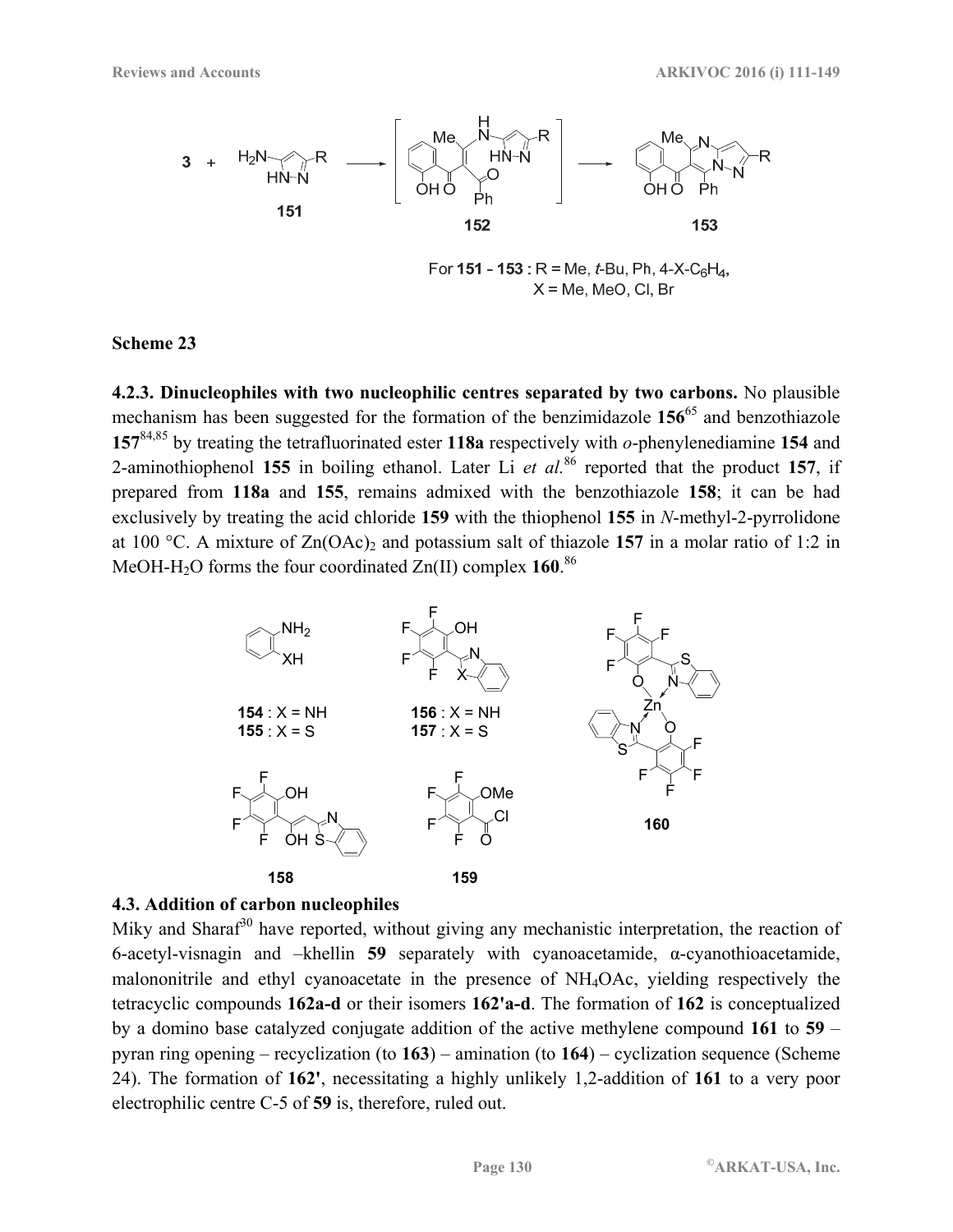

6-Acetylfurochromone **59** reacts with *N'*-acetyl-2-cyanoacetohydrazide **165** in dioxane containing triethylamine to afford the hetarylpyrazolidinone **168** *via* the intermediates **166** and **167** (Scheme 25).75



## **Scheme 25**

# **5. Bromination of 3-Acyl-2-methylchromones 2 and 3, and Reactions of the Resultant Bromo Derivatives**

3-Acetyl-2-methylchromone 2 and its analogues on bromination with bromine<sup>30,87-90</sup> as well as with phenyltrimethylammonium tribromide<sup>91</sup> give the corresponding 3-bromoacetylchromones (Equation 10), the latter reagent being claimed to improve the yield.

$$
\begin{array}{|c|c|c|}\n\hline\n\text{O} & \text{Me} \\
\hline\n\text{COMe} & \text{Br}_2 \text{ in } \text{CCl}_4 \text{ or } \text{CHCl}_3 \\
\hline\n\text{or} \\
\hline\n\text{PhMe}_3\text{N}^+ \text{Br}_3^-, \text{THF} \\
\hline\n\text{169}\n\end{array}
$$
\n(10)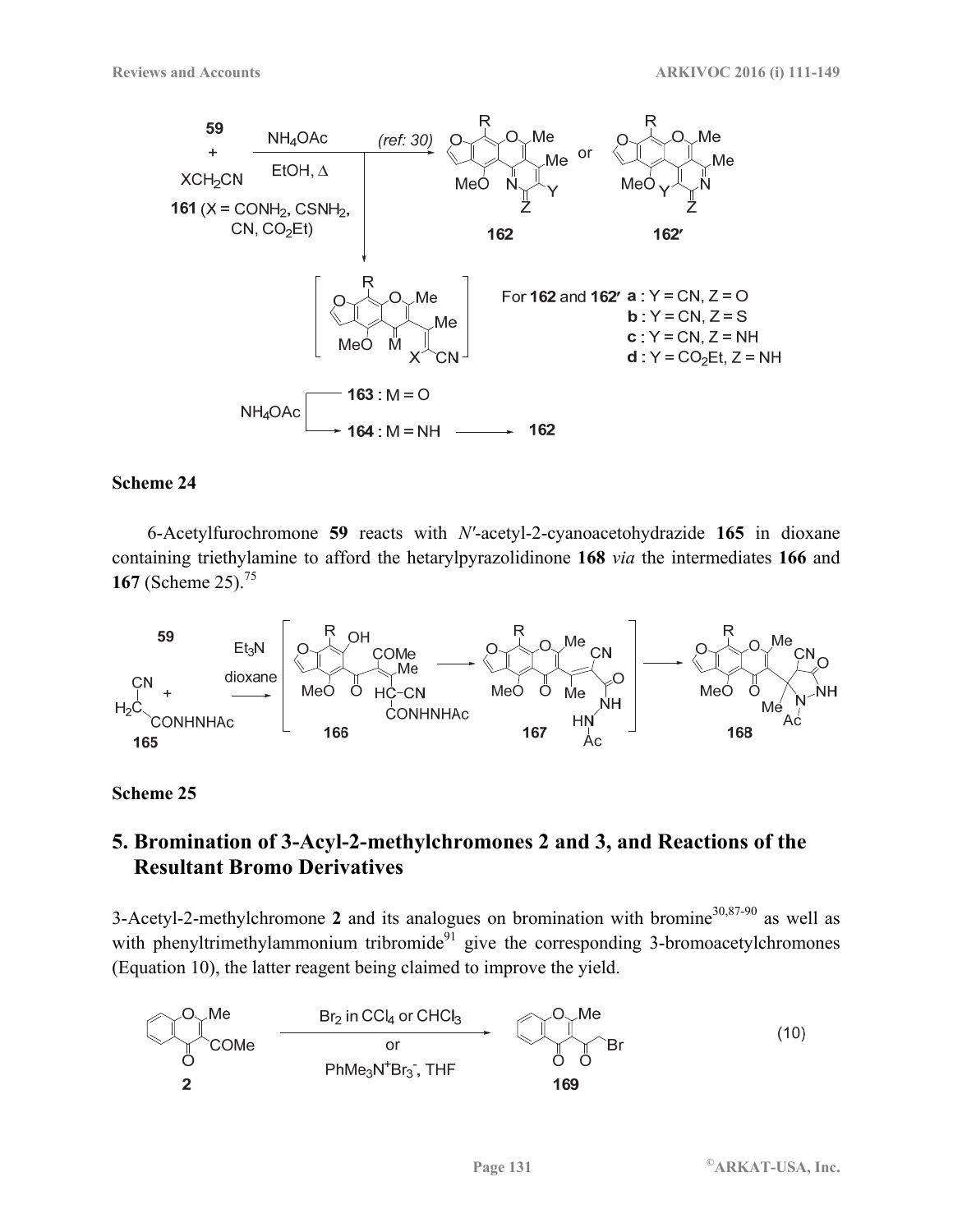The chromone **170** involves only its bromoacetyl moiety, very rarely the pyran ring, in its reaction with thiourea as well as thio-acid amide **171** to give the benzopyran-3-ylthiazole **172**. 87 The thiazole 172  $(R^1 = NH_2)$  condenses with aryl bromomethyl ketone 173 giving imidazolothiazole 174 (Scheme 26).<sup>88</sup>



For 171 and 172 :  $R^1$  = NH<sub>2</sub>, Ph, NHPh, 4-X-C<sub>6</sub>H<sub>4</sub>; X = Me, CI, NO<sub>2</sub> For 173 and 174 : Ar = Ph, 4-X-C<sub>6</sub>H<sub>4</sub>; X = Me, Cl, NO<sub>2</sub> For  $172$  and  $174$  : Het =  $R \sim 0 \, \text{M}$ 

#### **Scheme 26**

The reaction between the chromone **175** and pyrazole-1-thiocarboxamide **176** leads to the product 177 incorporating three different heterocyclic systems (Equation 11).<sup>89</sup>



For 175 - 177:  $R^1$  = H, Me, CI;  $R^2$  = H, Me;  $R^3$  = H, Me, Et;  $R^4$  = Me, 2-thienyl, 3-furyl

The thiourea skeleton incorporated within the imidazole-2-thiol **178** condenses with the bromoacetyl moiety of 169 giving the imidazolothiazole 179 (Equation 12).<sup>90</sup> Bromine function of 7-fluoro-3-bromoacetyl-2-methylchromone can be substituted by primary and secondary alkyl or aryl amines.<sup>91</sup>

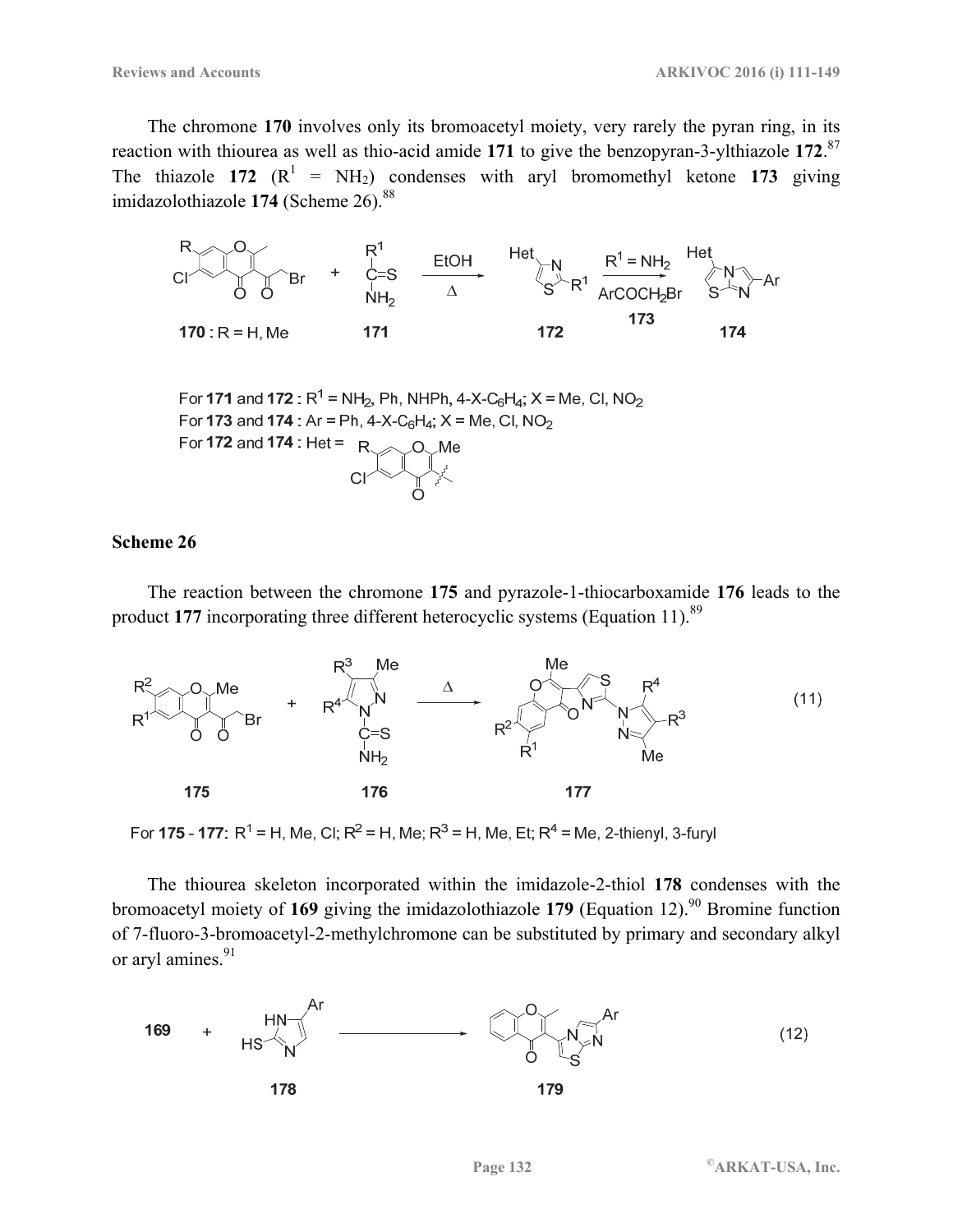Ghosh *et al.*92 have studied the reactions of 3-bromoacetyl-2-methylchromone **169** with some dinucleophiles (Scheme 27). The chromone **169** with thioacetamide gives the expected thiazole **180**. In contrast, thiourea with **169** in refluxing ethanol containing AcONa gives the pyrrolobenzopyran **182** without any trace of **181**. The chromone **169** produces [1]benzoxepino- [4,3-*d*]isoxazole **183**, [1]benzoxepino[3,4-*c*]pyrazole **184** and quinoxaline **185** with hydroxylamine, phenylhydrazine and *o*-phenylenediamine, respectively.



#### **Scheme 27**

3-Benzoyl-2-methylchromone **3** is brominated by bromine to the 2-bromomethylchromone **186**; it can be transformed into 187 by treatment with AcONa in refluxing ethanol.<sup>93</sup> The chromone **186** gives *via* the intermediate **189** the pyrano-fused oxazine **190** with hydroxylamine, pyridazines **191** and **192** respectively with hydrazine and phenylhydrazine (Scheme 28).<sup>93</sup>



#### **Scheme 28**

Thiourea brings about substitution reaction in **186** giving **188** (Scheme 28) that survives heating under reflux even in a high boiling solvent such as ethylene glycol. In contrast, a mixture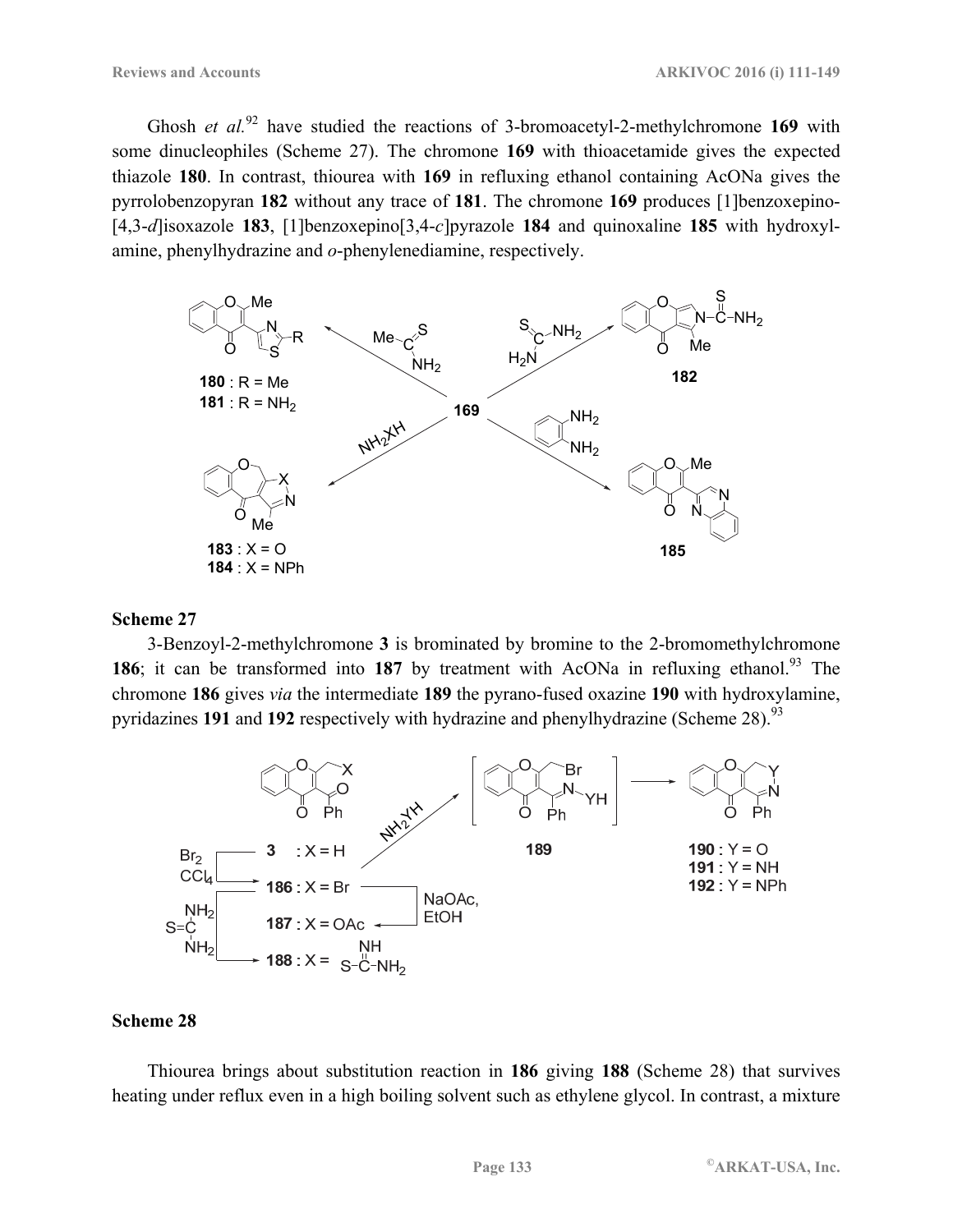of **186** and thioacetamide on being heated under reflux in ethanol containing AcONa produces the thieno[3,4-*b*][1]benzopyranone **195**. Here the intermediate **193**, initially resulting from substitution of bromine by thioacetamide, undergoes base catalyzed acetonitrile eliminative cyclization (to **194**) and subsequent water elimination to **195** (Scheme 29).<sup>93</sup>



## **Scheme 29**

A Russian group<sup>94</sup> has treated the chromone **3** with 2.2 equivalents of bromine to obtain 3benzoyl-2-(dibromomethyl)chromone **196** that condenses with thioacetamide to give the thienochromone **195**, instead of the normally expected bromothiophene **197** (Scheme 30); the formation of **195** is not rationalized.



## **Scheme 30**

## **6. Benzopyrans 1-5 as Nucleophiles**

The 2-methyl group of the chromones **1**-**5,** being vinylogous to two carbonyl groups, functions as a nucleophilic centre even under weakly basic conditions so as to undergo addition to various electrophilic compounds as described in the following subsections.

## **6.1. Addition to the carbonyl compounds**

The ester **5a** condenses with cyclohexanone **198** in the presence of *t*-butoxide in butanol/dimethoxyethane giving the spirolactone **199**; it in polar media exists in equilibrium with the acid **200** so that its treatment with diazomethane in diethyl ether leads to the cyclohexylidene ester 201 cyclizable by polyphosphoric acid to the tetrahydrobenzoxanthone 202 (Scheme 31).<sup>95</sup>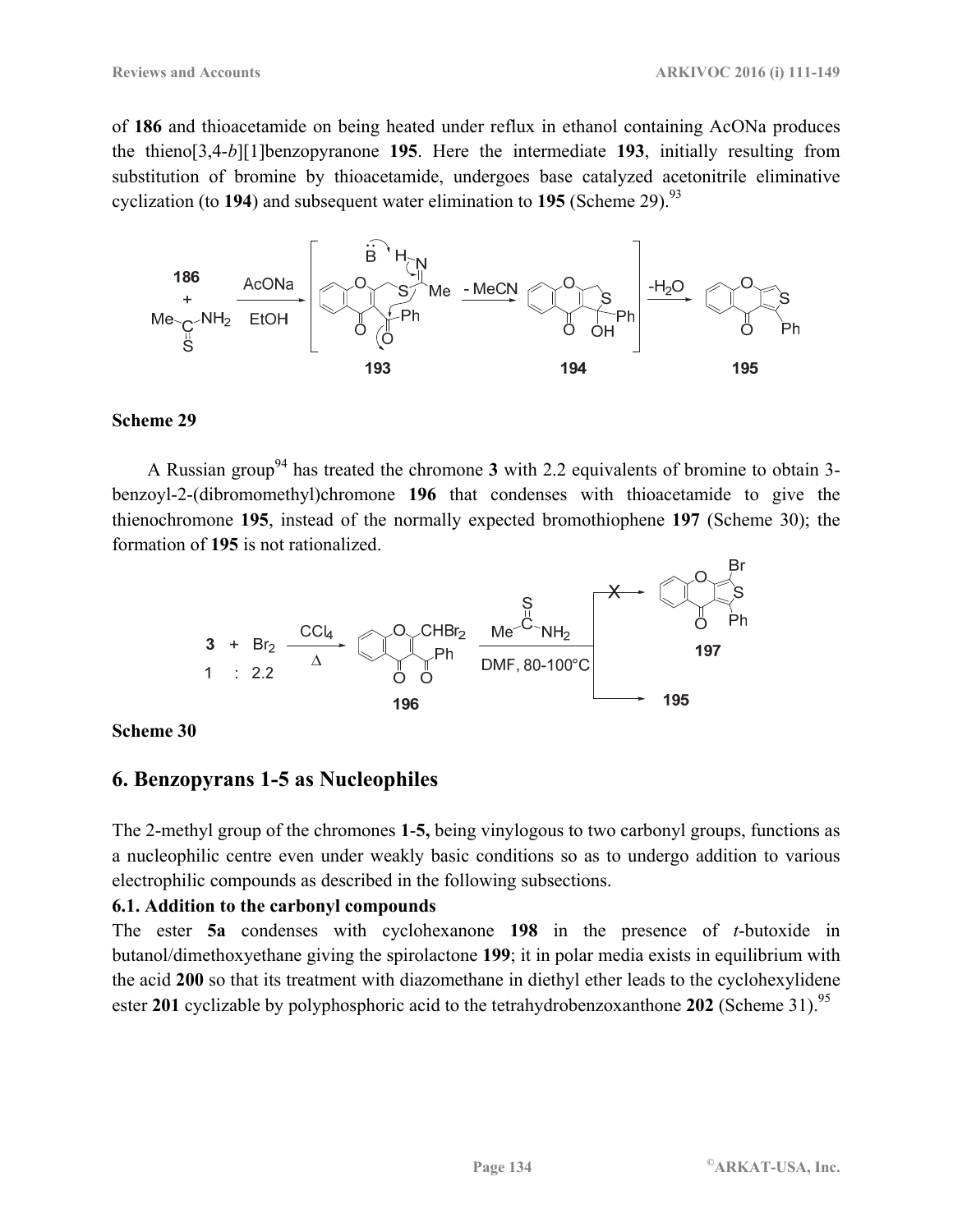

3-Formylchromone **6a** functions as an aromatic aldehyde to condense with 3-acetyl-2 methylchromone 2 in Ac<sub>2</sub>O-AcONa giving the 2-ethenylchromone 203 (Equation 13).<sup>35</sup> This mode of addition differs from the one described in the following subsection.



#### **6.2. Addition to unsaturated carbonyl compounds**

3-Acetylchromone **6b** dissolved in ethanol or dioxane on treatment with triethylamine or pyridine at room temperature or by percolation through Brockmann neutral alumina affords, without acid treatment, the xanthone **204**. Here **6b** undergoes acyl-acyl rearrangement under base catalysis to **1** and condensation between these two chromone derivatives leads to the xanthone **204**. 14 Again the aldehyde **1** on treatment with alumina also affords the xanthone **204**. 96 The formation of **204** may be rationalized in the following way. Alumina (alumina lattice oxide anion, represented by LO  $)$  catalyzed isomerization of 1 to 6b and a subsequent Michael initiated ring closure between **1** and **6b** leads to the intermediate **203** that on base catalyzed deacylative hydroxy elimination and pyran ring opening (or deacylative pyran ring opening and water elimination) gives  $204$  (Scheme 32).<sup>96</sup>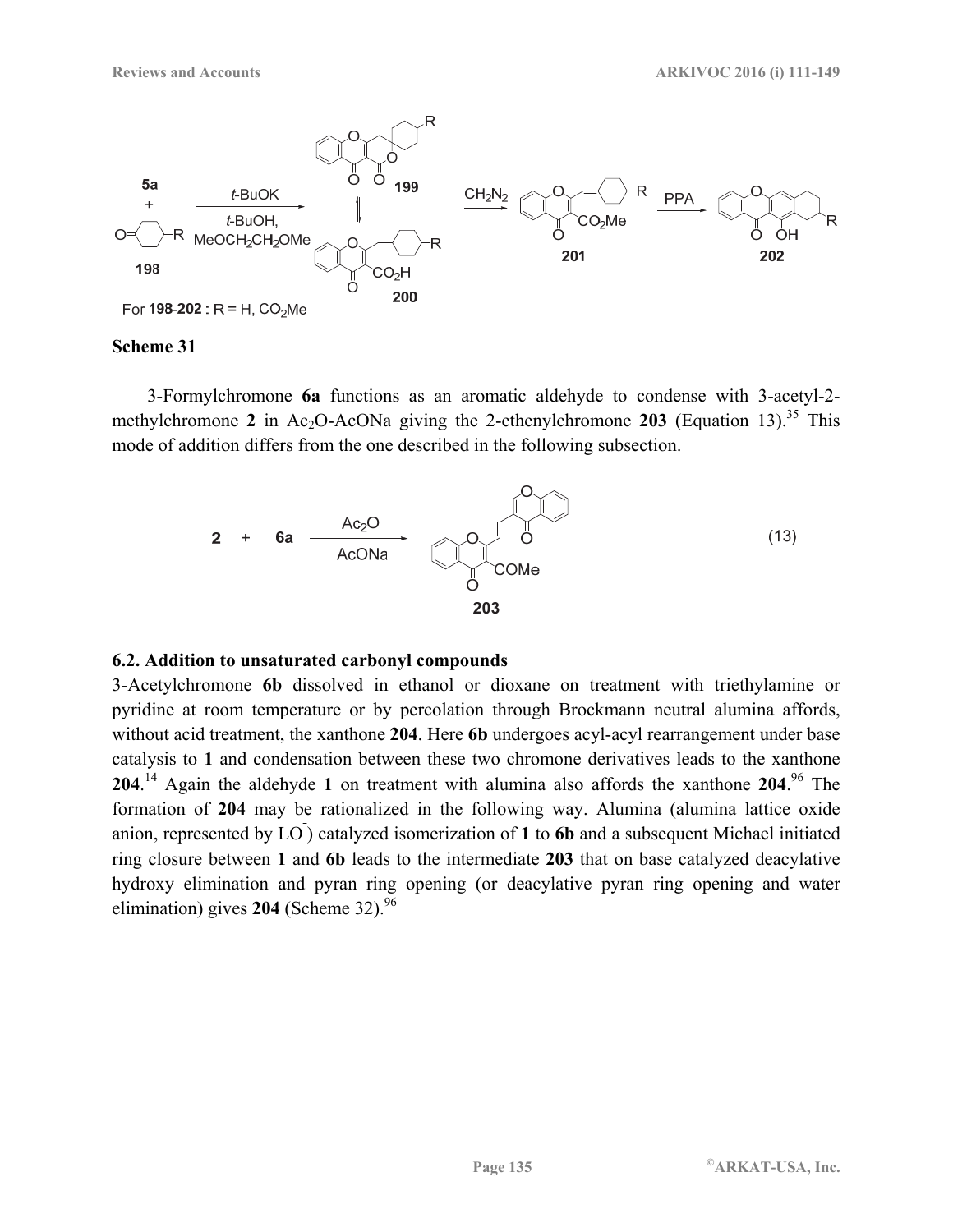

Interestingly, when a mixture of the aldehyde **1** or the corresponding hydrazone **24** and any of the chromones **6a,b,d** is heated in dioxane in the absence of any catalyst, the xanthone **204** also results. Here **1** as well as **24** tautomerizes to **205** that having an *o*-quinodimethane structure undergoes a facile Diels-Alder reaction with the pyranodienophiles; the resultant adduct **206** gives 204 by an elimination process (Scheme 33).<sup>14</sup>



## **Scheme 33**

Pyridine-piperidine, unlike alumina, brings about self-condensation of the aldehyde **1** to the xanthone **207** and pulverized sodium converts the ketone **2** into xanthone **208**. 97 The 2 methylchromone **2** in the presence of NaOMe undergoes Michael addition to 3-acetyl-2- (methylthio)chromone **209** followed by expulsion of thiomethanol to give the 2-(1-benzopyran-2-yl)methylene-1-benzopyran **210**; the later is accompanied by a small amount of 3-acetyl-4 hydroxycoumarin formed by base catalyzed hydrolysis of the unreacted chromone **209**. 97



Gong *et al.*98 have studied the DBU-catalyzed reactions of the aldehyde **1**, ketone **2** and ester **5b** with 3-(2-acylethenyl)chromone **211**. The carbanion generated from the 2-methyl group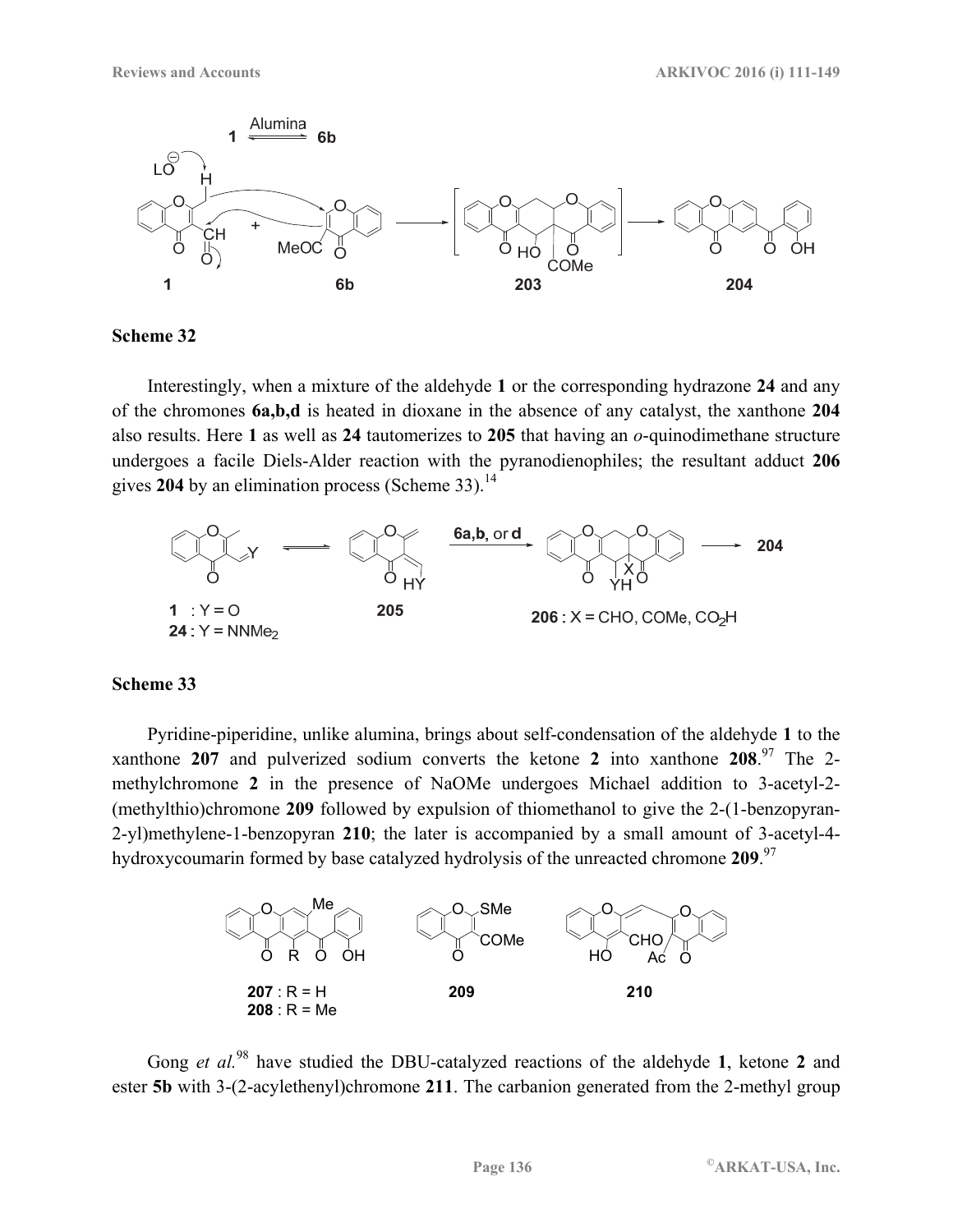of aforesaid chromone substrates undergoes under DBU catalysis domino 1,6-addition to the α,β,γ,δ-unsaturated ketone functionality of **211** – intramolecular Michael addition to the 2 methylchromone moiety – pyran ring opening to give the intermediate **212**; the new six membered ring in **212** formed due to this [4+2]cyclization aromatizes to **213** by pyran ring opening and a 1,3-H shift. The intermediate **213** (R = Me) arising from **2** and **211** cyclizes to the xanthone 214, that (213, R = H) from 1 and 211 ( $R^1 = 4-O_2N-C_6H_4$ ) cyclizes to 215, and the ketone-ester 213 ( $R = OEt$ ;  $R<sup>1</sup> = 4-O<sub>2</sub>N-C<sub>6</sub>H<sub>4</sub>$ ) yields the 3-aryl-4-hydroxycoumarin 216 (Scheme 34).



#### **Scheme 34**

3-Alkenylchromone **217** behaves similarly to **211** towards 3-acetyl-2-methylchromone **2**, to give *via* **218** the 3-aryl-2-methylchromone **219** (Scheme 35).98



For **217-219** : R =  $CO_2$ Et, CN, Ph, 4-MeOC<sub>6</sub>H<sub>4</sub>, 4-O<sub>2</sub>NC<sub>6</sub>H<sub>4</sub>

#### **Scheme 35**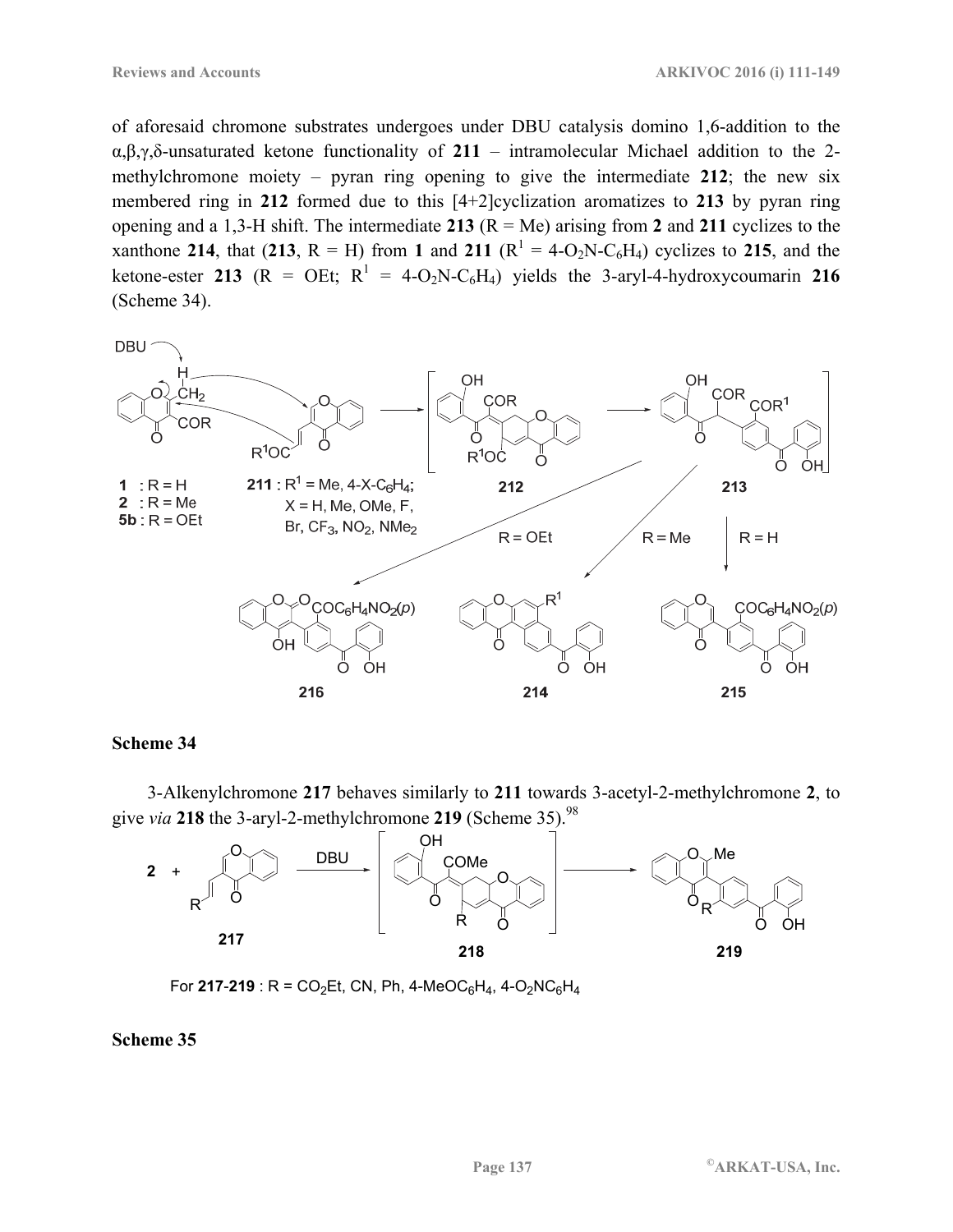# **7. Aminomethylenation of 2-Methylchromones 1 -5: Reactions of 2-(2-Dimethylaminoethenyl)chromones**

Methylenation of 2-methylchromones **1-5** by *N*,*N*-dimethylformamide dimethyl acetal leads to the corresponding *trans*-enamines 220a-e, respectively,<sup>97,99-101</sup> the *cisoid* or *transoid* conformation of its diene system not being established. The chromone **220b** on being heated in DMF or with NaOMe in MeOH undergoes  $[6+0]$  cyclization with expulsion of the NHMe<sub>2</sub> giving 1-hydroxyxanthone 221.<sup>101</sup> DMF-POCl<sub>3</sub> converts 220b into 1-chloro-4-formylxanthone **222**. 97



A nitrogen nucleophile of the general formula NH2YH brings about transamination of the enamine **220** *via* a 1,6-addition — elimination sequence and the resultant enamine, due to prototropy, assumes a stereochemical configuration (*cisoid* diene with *cis* geometry around the exocyclic olefinic bond) as shown in the intermediate chromone **223**; the latter takes different reaction courses depending on the nature of its NHYH group. Thus, the enamine  $220 \text{ (R = H,)}$ Me, Ph) gives the fused pyridine 224 with ammonia *via* the intermediate 223 ( $Y = bond$ ). The compound **220a** gives intractable tar with hydrazine whereas the other two members **220b,c** give the pyrazoles 225 and 226 respectively with hydrazine and phenylhydrazine *via* 223 ( $Y = NH$ , NPh). Guanidine, acethydrazide and hydroxylamine convert **220** into the pyrimidine **227**, pyridine *N*-acetylimide **228** and pyridine *N*-oxide **229** *via* the corresponding intermediate **223**, respectively. The compound **228** on being refluxed in ethylene glycol thermolyses to the pyridine **224** (Scheme 36).<sup>99</sup>

When refluxed with glycine ester hydrochloride in ethanol-pyridine, the enamines **220b** and **220c** give the enamino esters **230b** and **230c**, respectively. The substituted glycine ester **230** on being refluxed in ethanol-sodium ethoxide followed by acid treatment gives the azepine **232**, presumably by hydrolysis and subsequent decarboxylation of the [7+0] cyclization product **231** of **230** (Scheme 37).99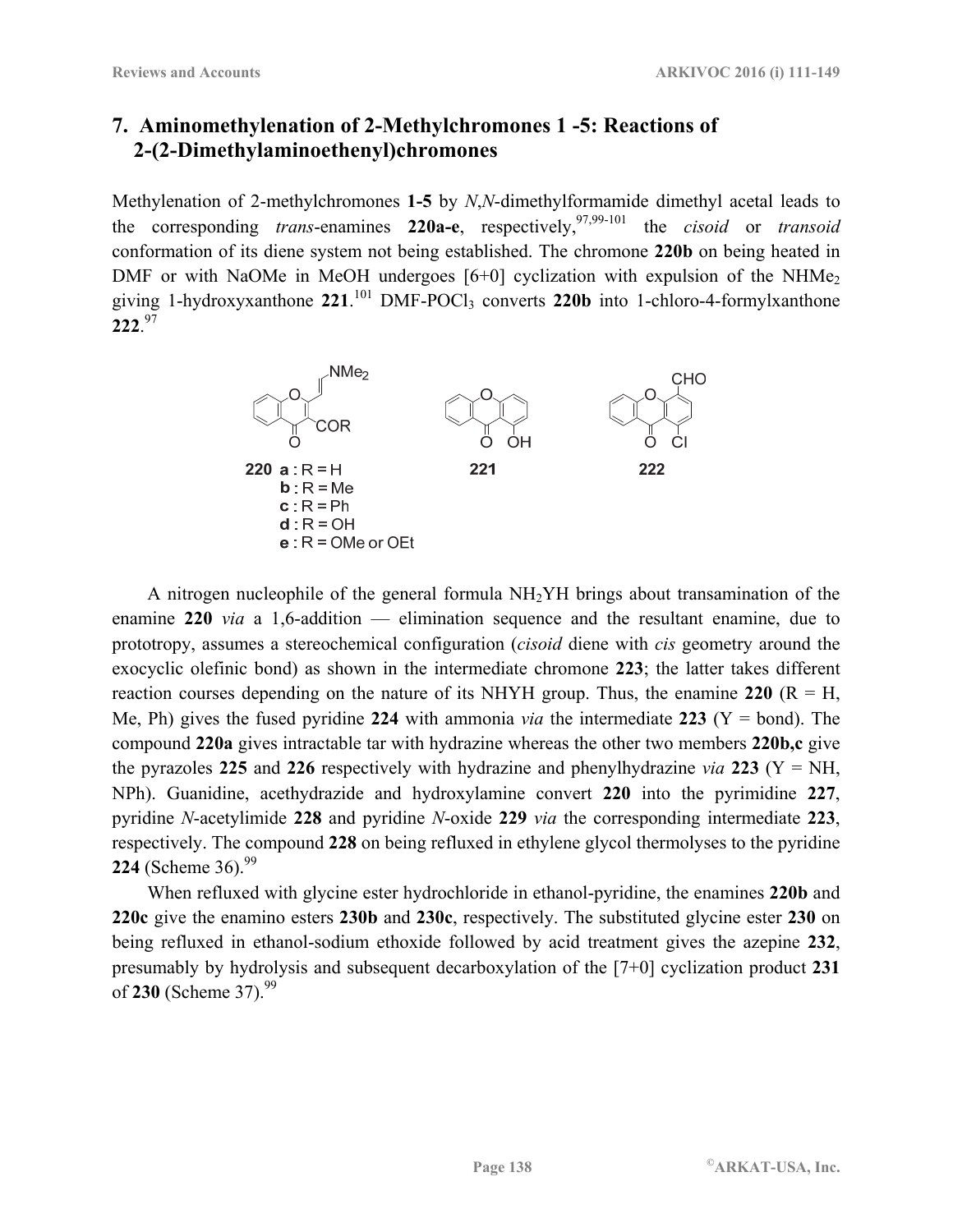



#### **Scheme 37**

A mixture of the enamino-acid **220d**, NH2OH.HCl and NaOAc in refluxing ethanol affords chromone-2-acetonitrile **236** by a mechanism as shown in Scheme 38. The intermediate **223** resulting from transamination of **220d** by NH2OH undergoes intramolecular 1,4-addition; the resultant spiro-compound **234** by decarboxylative isoxazoline ring opening followed by a 1,3 hydrogen shift gives the oxime **235** that is dehydrated under reaction conditions to the nitrile **236**.<sup>100</sup>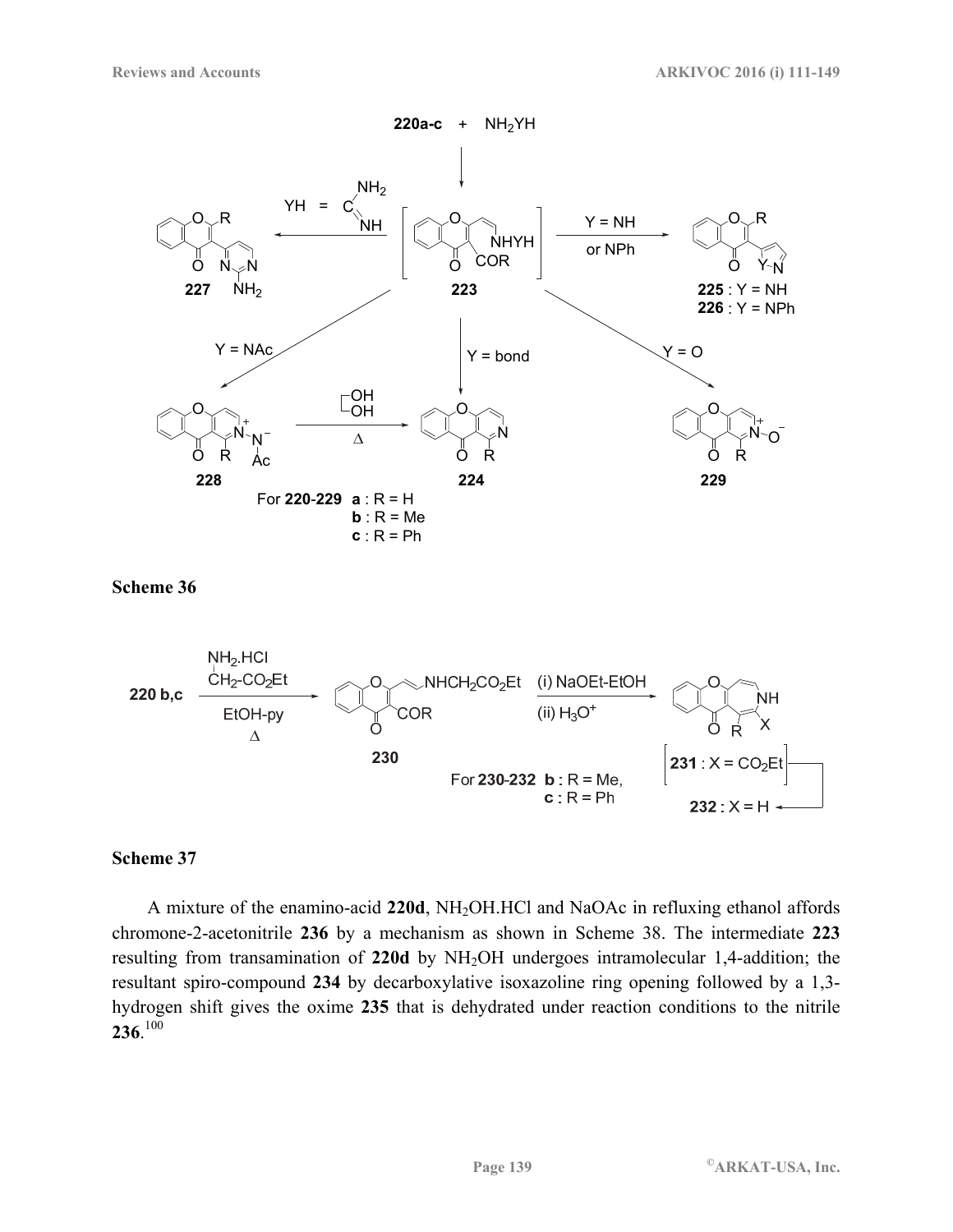

The ester **220e** (R = OMe) gives 1-benzopyranopyridine *N*-oxide **237** with hydroxylamine, benzopyranopyridine *N*-acetylimide **238** with acethydrazide and coumarin-3-ylpyrazole **239** with phenylhydrazine.100



The dienaminoketone **220b** when heated with DMAD (**240a**) in DMF gives a mixture of the xanthone dicarboxylates **244** and **249** admixed with a small amount (~5%) of 1-hydroxyxanthone **221** whereas **220c** under similar conditions gives exclusively the xanthone **250**. Here the diene **220** behaves as an unconjugated enamine in undergoing [2+2] cycloaddition with the electron deficient acetylene **240** to give the adduct **241** (Scheme 39).101 The cyclobutene moiety in **241** having both an electron acceptor and an electron donor substituents in appropriate disposition undergoes symmetry allowed ring opening to **242** that takes different reaction courses dependent on the nature of its R, Y and E groups. Electrocyclization of 242 ( $R = Me$ ,  $Y = E = CO<sub>2</sub>Me$ ) to **243** followed by base catalyzed deacylative deamination gives the xanthone **244**, **243** itself functioning as the base (path *a*). The zwitterion 247 formed from 242 ( $R = Me$ ,  $Y = E = CO<sub>2</sub>Me$ ) by intramolecular 1,2-addition of enamine to the carbonyl group cyclizes to the oxetane **248** that undergoes thermal cycloreversion to the xanthone **249** (path *b*). In the reaction of **220c** with **240a**, the base catalyzed debenzoylation of the intermediate **243** ( $R = Ph$ ,  $Y = E = CO<sub>2</sub>Me$ ) is not possible. So the intermediate 242 ( $R = Ph$ ,  $Y = E = CO<sub>2</sub>Me$ ) follows the reaction path *b* to give the xanthone **250**.

The dienaminoketone **220b** is converted into **245** by dibenzoylacetone (**240b**), and a mixture of xanthone **246** and flavone **253** by ethyl propiolate (**240c**). The former two products (245 and 246) arise through the intermediates 243 ( $R = Me$ ,  $Y = E = COPh$ ) and 243 ( $R = Me$ ,  $Y = Hh$ )  $=$  H,  $E = CO<sub>2</sub>Et$ ) (path *a*), respectively. The enamine 242 (R = Me, Y = H, E = CO<sub>2</sub>Et) arising from **220b** and **240c** undergoes [2+2]cycloaddition with a second molecule of ethyl propiolate,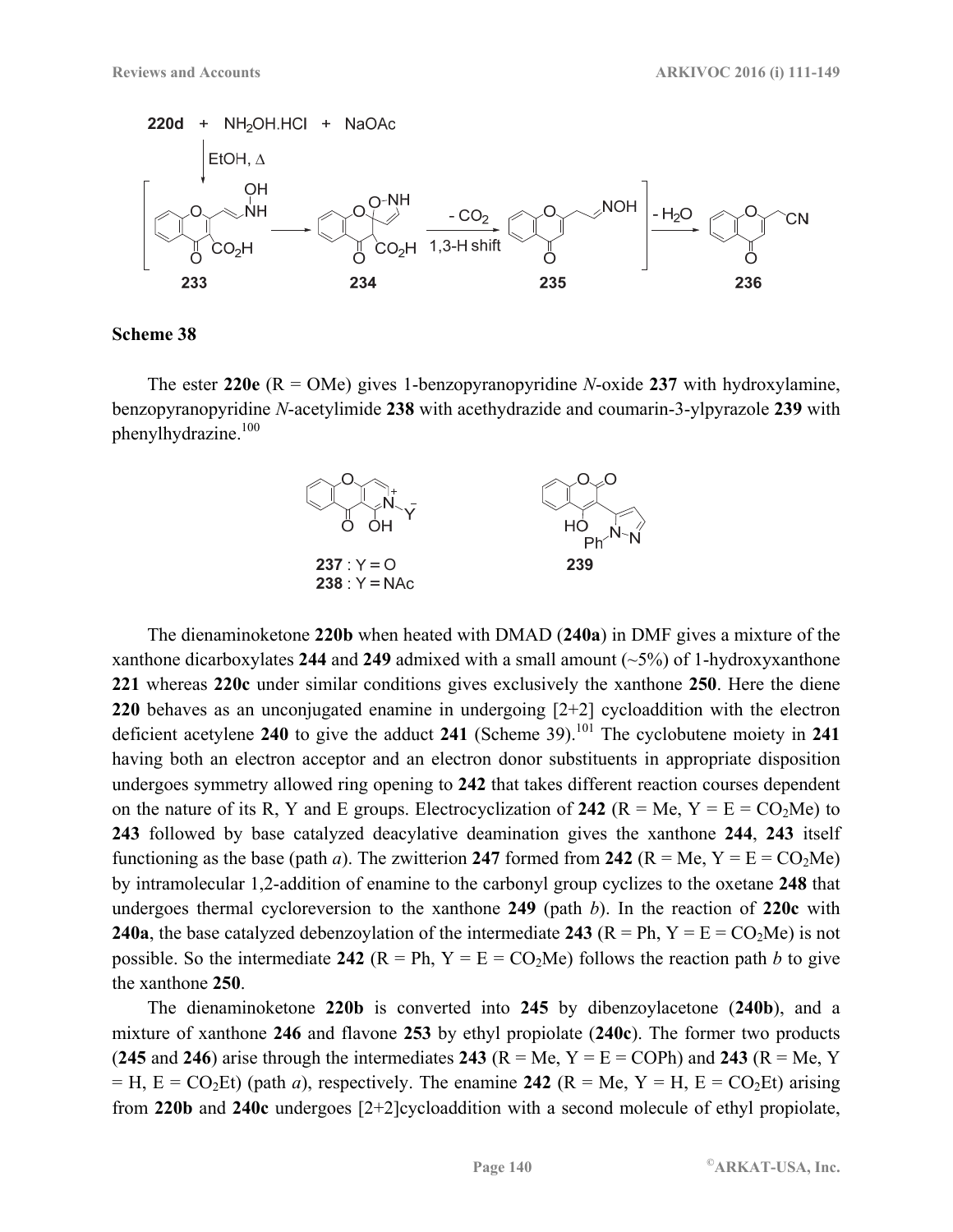the resultant cyclobutene intermediate **251** by ring opening (to **252**) and recyclization giving the flavone **253** (path *c*).



**Scheme 39** 

## **8. 3-Acetyl-2-methylchromone as a Ligand in Mixed Ligand Metal Complexes**

An Indian group<sup>102-104</sup> have prepared novel six coordinated dimeric Fe(III) as well as five coordinated dimeric Fe(II) and Cu(II) complexes with 3-acetyl-7-ethoxy-2-methylchromone **254** as one ligand (L) along with two other ligands, namely 7-chloro-1-cyclopropyl-6-fluoro-4-oxo-1,4-dihydroquinoline-3-carboxylic acid **255** and piperazine **256** (abbreviated respectively as cip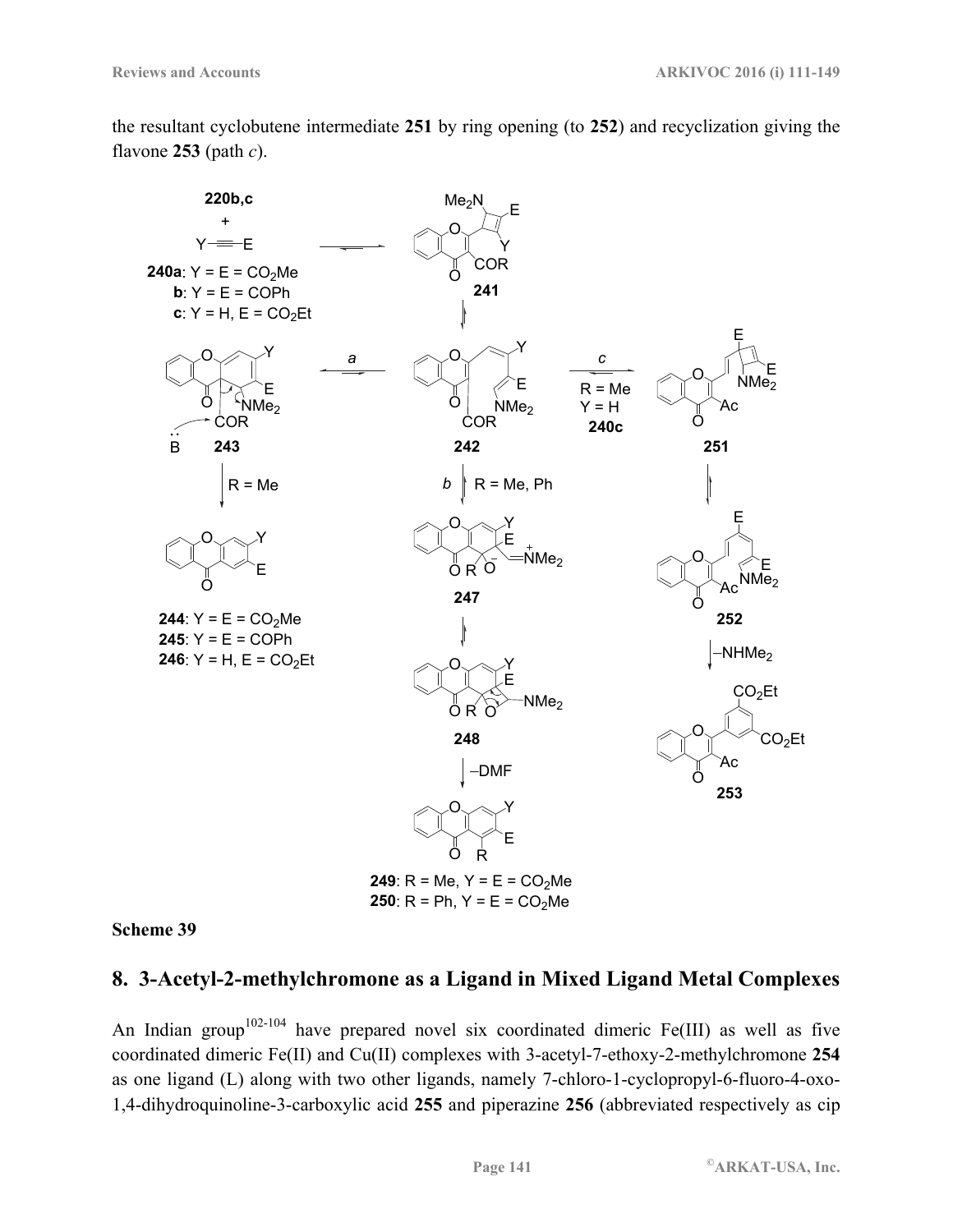and pip); the last named two ligands are obtained by splitting ciprofloxacin hydrochloride (cpf.HCl) 257 with alkali. This ligand mixture gives  $[Fe<sub>2</sub>L<sub>2</sub>(cip)<sub>2</sub>(OH)<sub>2</sub>(pip)].5H<sub>2</sub>O$  with ferric nitrate in the presence of alkali,<sup>102</sup> [Fe<sub>2</sub>L<sub>2</sub>(cip)<sub>2</sub>(pip)].5H<sub>2</sub>O with ferrous sulfate<sup>103</sup> and  $[Cu<sub>2</sub>L<sub>2</sub>(cip)<sub>2</sub>(pip)].5H<sub>2</sub>O$  with cupric nitrate<sup>104</sup> having respectively the octahedral, distorted square pyramidal and square pyramidal geometry. Each metal in these complexes is coordinated to the deprotonated carboxylate oxygen and pyridine oxygen of cip, two carbonyl oxygens of chromone ligand L and one nitrogen of piperazine. Piperazine by coordination through its second nitrogen to the other metallic centre tethers two metal centres in the said dimeric complexes. The ferric ion in Fe(III) complex is additionally bonded to one hydroxyl anion. DNA binding activity as well as biological activities against several gram-positive and gram-negative bacterial cultures of the metal complexes have been assessed.



# **9. Conclusions**

Syntheses of all the members **1**-**5** belonging to the title chromone family and their various reactions as electrophilic as well as nucleophilic substrates studied during the last thirtyfive years have been comprehended.

# **References**

- 1. Ghosh, C. K. *J. Heterocycl. Chem.* **2006**, *43*, 813-820. http://dx.doi.org/10.1002/jhet.5570430401
- 2. Sosnovskikh, V. Y.; Moskin, V. S. *Chem. Heterocycl. Comp.* **2012**, *48*, 139-146. http://dx.doi.org/10.1007/s10593-012-0977-3
- 3. Ghosh, C. K.; Chakraborty, A. *Arkivoc* **2015**, *(vi)*, 417-445. http://dx.doi.org/10.3998/ark.5550190.p009.273
- 4. Ibrahim, M. A.; El-Sayed Ali, T.; El-Gohary, N. M.; El-Kazak, A. M. *Eur. J. Chem.* **2013**, *4*, 311-318. http://dx.doi.org/10.5155/eurjchem.4.3.311-328.815
- 5. Sepay, N.; Dey, S. P. *J. Heterocycl. Chem.* **2014**, *51*, E1-E24. http://dx.doi.org/ 10.1002/jhet.2001
- 6. Ghosh, C. K.; Chakraborty, A. *Arkivoc*, **2015**, (*vi*), 288-361. http://dx.doi.org/10.3998/ark.5550190.p009.020
- 7. Schneider, W.; Kunau, F. *Ber. Deut. Chem. Ges.* **1921**, *54B*, 2302-2310.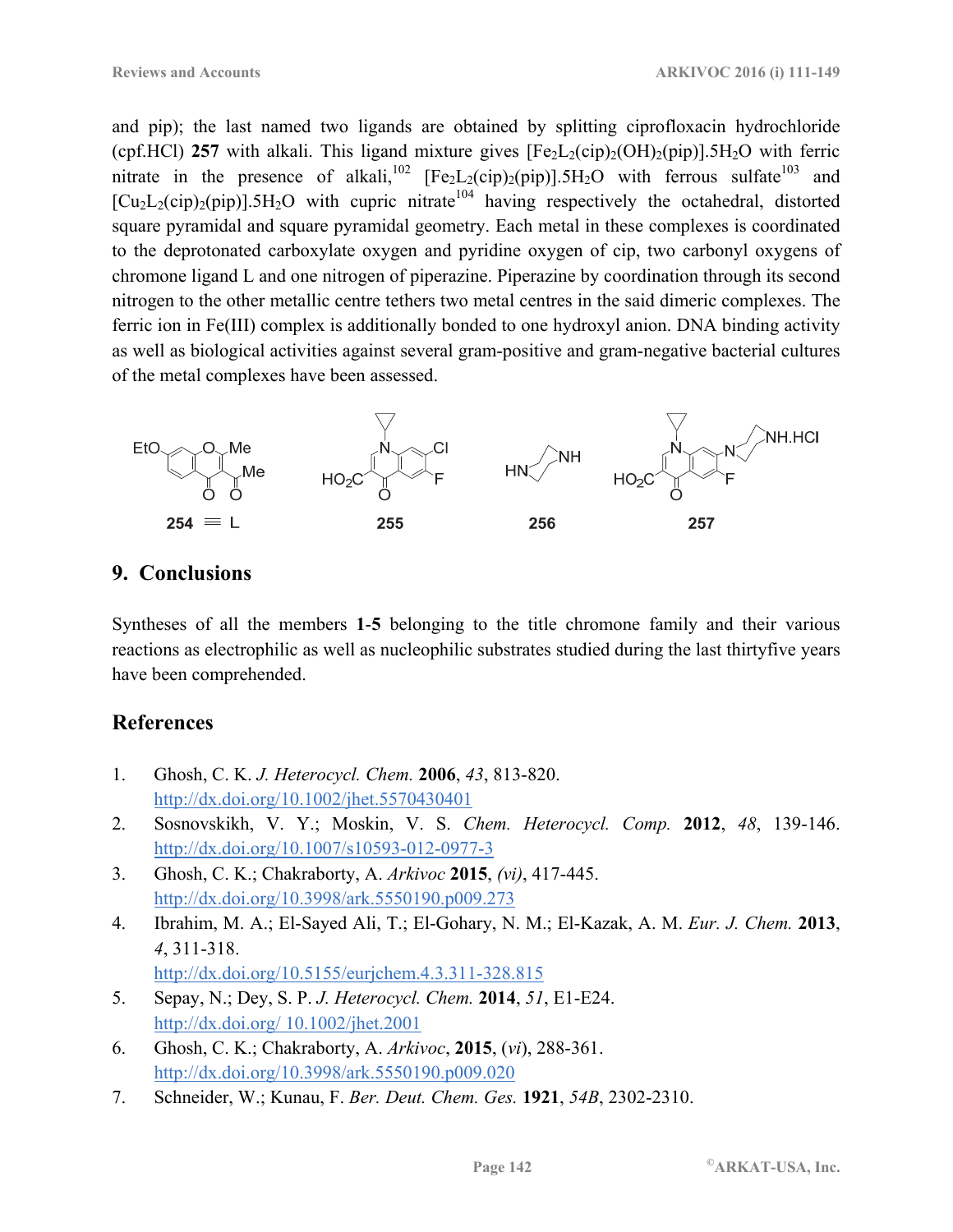http://dx.doi.org/10.1002/cber.19210540920

- 8. Badawy, D. S.; Kandeel, E. M.; Awad, N. M.; Abdel-Rahman, A.-R. H. *Phosphorus, Sulfur Silicon Relat. Elem.* **2009**, *184*, 179-196. http://dx.doi.org/10.1080/10426500802083158
- 9. Abdel-Rahman, A.–R. H.; Keshk, E. M.; El-Telbani, E. M. *Z. Naturforsch* **2002**, *57B*, 557- 562.

http://www.znaturforsch.com/ab/v57b/s57b0557.pdf

- 10. Buggy, T.; Ellis, G. P. *J. Chem. Res. (S)* **1980**, 159; *J. Chem. Res. (M)* **1980**, 2314-2324.
- 11. Clarke, P. D.; Fitton, A. O.; Suschitzky, H.; Wallace, H. T. W.; Dowlatshahi, H. A.; Suschitzky, J. L. *Tetrahedron Lett.* **1986**, *27*, 91-94. http://dx.doi.org/10.1016/S0040-4039(00)83949-0
- 12. Ghosh, C. K.; Biswas, S.; Bhattacharya, A.; Sasmal, N. *J. Chem. Res. (S)* **1990**, 117.
- 13. Ghosh, C. K.; Biswas, S. *J. Indian Chem. Soc.* **1990**, *67*, 568-570.
- 14. Ghosh, C. K.; Bhattacharya, A.; Bandyopadhyay, C. *J. Chem. Soc., Chem. Commun.* **1984**, 1319-1320. http://dx.doi.org/10.1039/C39840001319
- 15. Ganguly, A. K.; Kaur, S.; Mahata, P. K.; Biswas, D.; Pramanik, B. N.; Chan, T. M. *Tetrahedron Lett.* **2005**, *46*, 4119-4121. http://dx.doi.org/10.1016/j.tetlet.2005.04.010
- 16. Jain. A. C.; Arya, P.; Nayyar, N. K. *Indian J. Chem.* **1984**, *23B*, 1030-1035.
- 17. Jain, A. C.; Bambah, P. K. *Proc. Indian Nat. Sci. Acad.* **1987**, *53A*, 564-575.
- 18. Jain, A. C.; Tyagi, O. D.; Gupta, A. *Indian J. Chem.* **1986**, *25B*, 755-758.
- 19. Jain, A. C.; Nayyar, N. K.; Srivastava, R. *Indian J. Chem.* **1985**, *24B*, 1023-1031.
- 20. Vandana, T.; Prasad, K. J. R.; Sowmithran, D. *Indian J. Chem.* **2004**, *43B*, 2405-2409. http://nopr.niscair.res.in/handle/123456789/21374
- 21. Iyer, P. R.; Iyer, C. S. R.; Prasad, K. J. R. *Indian J. Chem.* **1983**, *22B*, 1055-1056.
- 22. Prasad, K. J. R.; Vijaylakshmi, C. S.; Magundeswaran, P. N.; Subramaniam, E. P.; Shanmugam, P. *Indian J. Chem.* **1988**, *27B*, 475-477.
- 23. Ghate, M.; Kulkarni, M. V. *Indian J. Chem.* **2005**, *44B*, 1674-1678. http://nopr.niscair.res.in/handle/123456789/9154
- 24. Ghate, M.; Kusanur, R. A.; Kulkarni, M. V. *Eur. J. Med. Chem.* **2005**, *40*, 882-887. http://dx.doi.org/10.1016/j.ejmech.2005.03.025
- 25. Copeland, R. J.; Hill, R. A.; Hinchacliffe, D. J.; Staunton, J. *J. Chem. Soc., Perkin Trans. 1* **1984**, 1013-1019. http://dx.doi.org/10.1039/P19840001013
- 26. Gueye, R.; Poguet, C.; Champavier, Y.; Buxeraud, J.; Duroux, J.-L.; Fagnere, C. *Compt. Rend. Chim.* **2014**, *17*, 443-449. http://dx.doi.org/10.1016/j.crci.2013.10.004
- 27. Chanda, T.; Chowdhury, S.; Koley, S.; Anand, N.; Singh, M. S. *Org. Biomol. Chem.* **2014**, *12*, 9216-9222.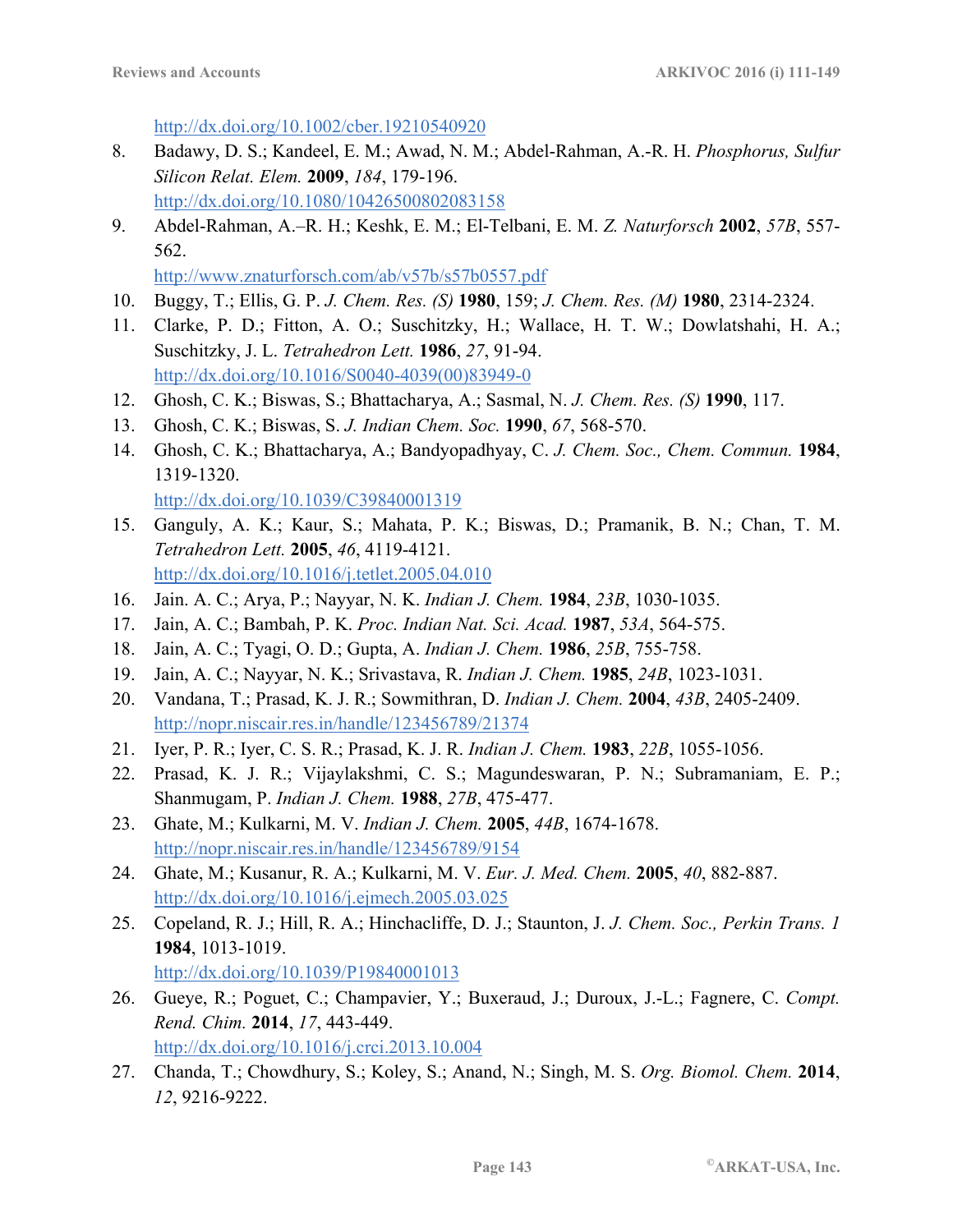http://dx.doi.org/10.1039/C4OB01743A

- 28. Baldovi, V.; Corma, A.; Garcia, H.; Iborra, S.; Miranda, M. A.; Primo, J. *Recl. Trav. Chim. Pays-Bas* **1992**, *111*, 126-128. http://dx.doi.org/10.1002/recl.19921110303
- 29. Rohan, D.; Canaff, C.; Fromentin, E.; Guisnet, M. *J. Catalysis* **1998**, *177*, 296-305. http://dx.doi.org/10.1006/jcat.1998.2108
- 30. Miky, J. A. A.; Sharaf, H. H. *Indian J. Chem.* **1998**, *37B*, 68-72.
- 31. Dean, F. M.; Johnson, R. S. *J. Chem. Soc., Perkin Trans 1* **1981**, 224-230. http://dx.doi.org/10.1039/P19810000224
- 32. Ghosh, C. K.; Bhattacharyya, A.; Ghosh-Dastidar, P. P. *Indian J. Chem.* **1987**, *26B*, 128- 130.
- 33. Kelly, T. R.; Kim, M. H. *J. Org. Chem.* **1992**, *57*, 1593-1597. http://dx.doi.org/10.1021/jo00031a049
- 34. Ding, K.; Wang, S. *Tetrahedron Lett.* **2005**, *46*, 3707-3709. http://dx.doi.org/10.1016/j.tetlet.2005.03.143
- 35. Lacova, M.; El-Shaaer, H. M.; Loos, D.; Matulova, M.; Chovanocva, J.; Furdik, M. *Molecules* **1998**, *3*, 120-131. http://dx.doi.org/10.3390/30300120
- 36. Clarke, D. S.; Gabbut, C. D.; Hepworth, J. D.; Heron, B. M. *Tetrahedron Lett.* **2005**, *46*, 5515-5519.

http://dx.doi.org/10.1016/j.tetlet.2005.06.058

- 37. Bondge, S. P.; Mahalle, S. R.; Burungale, A. S.; Patil, L. R.; Mane, R. A. *Indian J. Chem.* **2009**, *48B*, 1435-1437. http://nopr.niscair.res.in/handle/123456789/6107
- 38. Gadaginamath, G. S.; Kavali, R. R. *Indian J. Chem.* **1999**, *38B*, 178-182. http://nopr.niscair.res.in/handle/123456789/16204
- 39. Eiden, F.; Schuenemann, J. *Arch. Pharm (Weinheim)* **1983**, *316*, 201-209. http://dx.doi.org/10.1002/ardp.19833160304
- 40. Ali, S. M.; Ilyas, M. *J. Chem. Res(s).* **1987**, 52-53.
- 41. Yu, Y.; Hu, Y.; Shao, W.; Huang, J.; Zuo, Y.; Huo, Y.; An, L.; Du, J.; Bu, X. *Eur. J. Org. Chem.* **2011**, *24*, 4551-4563. http://dx.doi.org/10.1002/ejoc.201100435
- 42. Costa, A. M. B. S. R. C. S.; Dean, F. M.; Jones, M. A.; Smith, D. A. *J. Chem. Soc., Perkin Trans 1* **1986**, 1707-1712. http://dx.doi.org/10.1039/P19860001707
- 43. Jung, J.–C.; Min, J.–P.; Park, O.–S. *Synth. Commun.* **2001**, *31*, 1837-1845. http://dx.doi.org/10.1081/SCC-100104333
- 44. Charlton, J. L.; Lypka, G.; Sayeed, V. *J. Heterocycl. Chem.* **1980**, *17*, 593-594. http://dx.doi.org/10.1002/jhet.5570170335
- 45. Babin, P.; Dunogues, J.; Petraud, M. *Tetrahedron* **1981**, *37*, 1131-1139.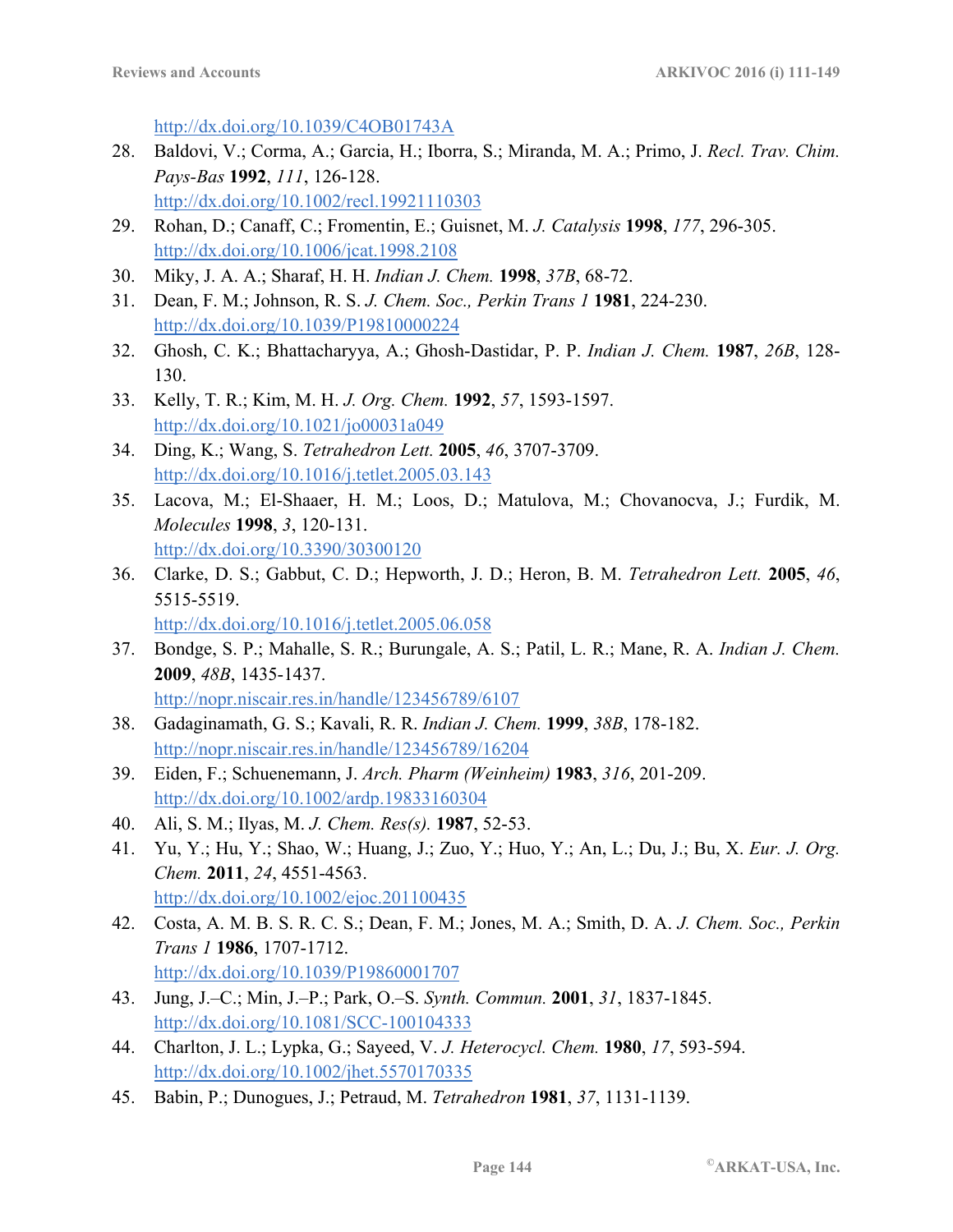http://dx.doi.org/10.1016/S0040-4020(01)92042-3

- 46. Kim, H. *J. Korean Chem. Soc.* **1996**, *40*, 549-556. http://newjournal.kcsnet.or.kr/main/j\_search/j\_abstract\_view.htm?code=K960803&qpage= j\_search&spage=b\_jkcs&dpage=ar
- 47. Coppola, G. M.; Dodsworth, R. W. *Synthesis* **1981**, 523-524. http://dx.doi.org/10.1055/s-1981-29508
- 48. Saloutin, V. I.; Bazyĺ, I. T.; Skryabina, Z. E.; Kisil', S. P. *Russ. J. Org. Chem.* **1997**, *33*, 1167-1175.
- 49. Kisil', S. P.; Burgart, Y. V.; Saloutin, V. I.; Chupakhin, O. N. *J. Fluorine Chem.* **2001**, 108, 125-131. http://dx.doi.org/10.1016/S0022-1139(01)00346-3

50. Burgart, Y. V.; Kisil', S. P.; Saloutin, V. I.; Chupakhin, O. N. *Mendeleev Commun.* **2001**, 76-76.

http://pubs.rsc.org/en/Content/ArticleLanding/2001/MC/x0011076#!divAbstract

- 51. Kisil', S. P.; Burgart, Y. V.; Saloutin, V. I. *Russ. J. Org. Chem.* **2001**, *37*, 1455-1462. http://dx.doi.org/10.1023/A:1013479323203
- 52. Lin, J.-P.; Long, Y.-Q. *Chem. Commun.* **2013**, *49*, 5313-5315. http://dx.doi.org/10.1039/C3CC41690A
- 53. Ghosh, C. K.; Pal, C. *Indian J. Chem.* **1985**, *24B*, 1288-1290.
- 54. Costa, A. M. B. S. R. C. S.; Dean, F, M.; Jones, M. A.; Smith, D. A.; Varma, R. S. *J. Chem. Soc., Chem. Commun.* **1980**, 1224-1226. http://dx.doi.org/10.1039/C39800001224
- 55. Ciolkowski, M.; Malecka, M.; Modranka, R.; Budzisz, E. *J. Mol. Struct.* **2009**, *937*, 139- 145.

http://dx.doi.org/10.1016/j.molstruc.2009.08.028

- 56. Suljic, S.; Mortzfeld, F. B.; Gunne, M.; Matthias, U.; Vlada, B.; Pietruszka, J. *Chem. Cat. Chem.* **2015**, *7*, 1380-1385. http://dx.doi.org/10.1002/cctc.201500142
- 57. Wallace, T. W. *Tetrahedron Lett.* **1984**, *25*, 4299-4302. http://dx.doi.org/10.1016/S0040-4039(01)81422-2
- 58. Saengchantara, S. T.; Wallace, T. W. *Tetrahedron* **1990**, *46*, 3029-3036. http://dx.doi.org/10.1016/S0040-4020(01)88394-0
- 59. Crombie, B. S.; Redhouse, A. D.; Smith. C.; Wallace, T. W. *J. Chem. Soc., Chem. Commun.* **1995**, 403-404. http://dx.doi.org/10.1039/C39950000403
- 60. Crombie, B. S.; Smith. C.; Varnavas, C. Z.; Wallace, T. W. *J. Chem. Soc., Perkin Trans 1* **2001**, 206-215. http://dx.doi.org/10.1039/B005617K
- 61. Daia, D. E.; Gabbut, C. D.; Heron, B. M.; Hepworth, J. D.; Hursthouse, M. B.; Malik, K. M. A. *Tetrahedron Lett.* **2003**, *44*, 1461-1464.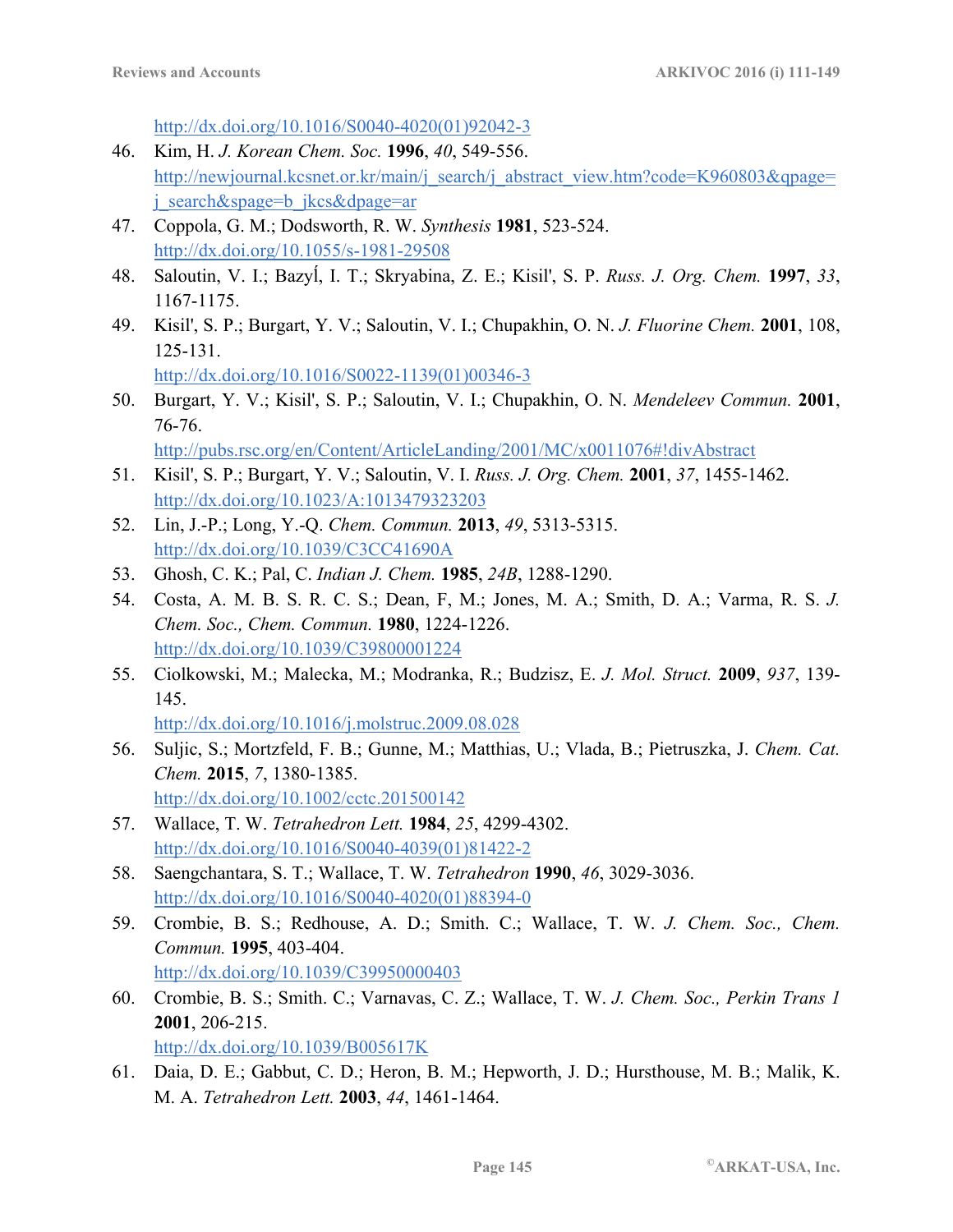http://dx.doi.org/10.1016/S0040-4039(02)02857-5

62. Stubbing, L. A.; Freda, F.; Furkert, D. P.; Caprio, V. E.; Brimble, M. A. *Tetrahedron* **2012**, *68*, 6948-6956.

http://dx.doi.org/10.1016/j.tet.2012.05.115

- 63. Cremins, P. J.; Hayes, R.; Wallace, T. W. *Tetrahedron* **1991**, *47*, 9431-9438. http://dx.doi.org/10.1016/S0040-4020(01)80889-9
- 64. Cremins, P. J.; Hayes, R.; Wallace, T. W. *Tetrahedron* **1993**, *49*, 3211-3220. http://dx.doi.org/10.1016/S0040-4020(01)89903-8
- 65. Saloutin, V. I.; Skryabina, Z. E.; Bazyĺ, I. T.; Kisil', S. P. *J. Fluorine Chem.* **1999**, *94*, 83- 90.

http://dx.doi.org/10.1016/S0022-1139(98)00350-9 66. Budzisz, E.; Brezezinska, E.; Krajewska, U.; Rozalski, M. *Eur. J. Med. Chem.* **2003**, *38*, 597-603.

http://dx.doi.org/10.1016/S0223-5234(03)00086-2

- 67. Budzisz, E.; Keppler, B. K.; Giester, G.; Wozniczka, M.; Kufelnicki, A.; Nawrot, B. *Eur. J. Inorg. Chem.* **2004**, 4412-4419. http://dx.doi.org/10.1002/ejic.200400483
- 68. Budzisz, E.; Malecka, M.; Lorenz, I.-P.; Meyer, P.; Kwiecien, R. A.; Paneth, P.; Krajewska, U.; Rozalski, M. *Inorg. Chem.* **2006**, *45*, 9688-9695. http://dx.doi.org/10.1021/ic0605569
- 69. Malecka, M.; Grabowski, S. J.; Budzisz, E. *Chem. Physics* **2004**, *197*, 235-244. http://dx.doi.org/10.1016/j.chemphys.2003.10.029
- 70. Shcherbakov, K. V.; Burgart, Y. V.; Saloutin, V. I. *Russ. Chem. Bull.* **2005**, *54*, 2157-2162. http://dx.doi.org/10.1007/s11172-006-0091-8
- 71. Shcherbakov, K. V.; Burgart, Y. V.; Saloutin, V. I. *Russ. J. Org. Chem.* **2013**, *49*, 719-729. http://dx.doi.org/10.1134/S1070428013050151
- 72. Bazyĺ, I. T.; Kisil', S. P.; Frolov, S. N.; Burgart, Y. V.; Saloutin, V. I. *Russ. Chem. Bull.* **1999**, *48*, 1537-1541. http://dx.doi.org/10.1007/BF02496408
- 73. Ghosh, C. K.; Pal, C.; Bhattacharyya, A. *Indian J. Chem.* **1985**, *24B*, 914-917.
- 74. Abdel-Aziz, S. A.-G.; El-Sayed Ali, T.; El-Mahdy, K. M.; Abdel-Karim, S. M. *Eur. J. Chem.* **2011**, *2*, 25-35. http://dx.doi.org/10.5155/eurjchem.2.1.25-35.208
- 75. El-Sway, E. R.; Shaker, K. H.; Mandour, A. H.; El-Din, A. S.; Abdula, M. M. *Indian J. Chem.* **2008**, *47B*, 1451-1462. http://nopr.niscair.res.in/bitstream/123456789/2009/1/IJCB%2047(9)%201451-1462.pdf
- 76. Jamode, V. S.; Kale, A. S. *Asian J. Chem.* **2006**, *18*, 3197-3200. http://www.asianjournalofchemistry.co.in/user/journal/viewarticle.aspx?ArticleID=18\_4\_1 42
- 77. Chantegrel, B.; Nadi, A. I.; Gelin, S. *Tetrahedron Lett.* **1983**, *24*, 381-384.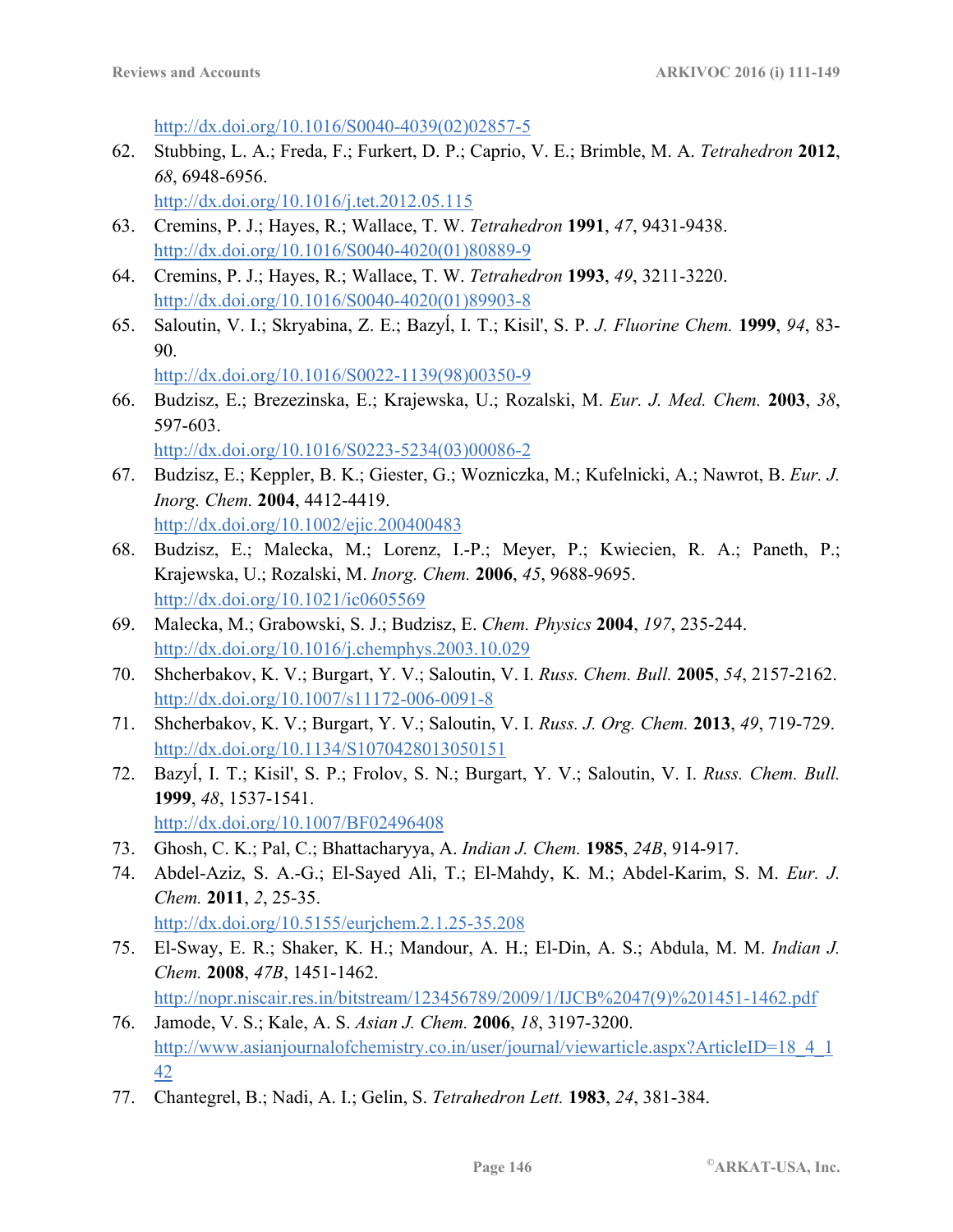http://dx.doi.org/10.1016/S0040-4039(00)81413-6

- 78. Chantegrel, B.; Nadi, A. I.; Gelin, S. *J. Org. Chem.* **1984**, *49*, 4419-4424. http://dx.doi.org/10.1021/jo00197a018
- 79. Budzisz, E.; Malecka, M.; Nawrot, B. *Tetrahedron* **2004**, *60*, 1749-1759. http://dx.doi.org/10.1016/j.tet.2003.12.044
- 80. Malecka, M.; Massa, W.; Harms, K.; Budzisz, E. *J. Mol. Struct.* **2005**, *737*, 259-265. http://dx.doi.org/10.1016/j.molstruc.2004.10.111
- 81. Kufelnicki, A.; Woznicka, M.; Checinska, L.; Miernicka, M.; Budzisz, E. *Polyhedron* **2007**, *26*, 2589-2596. http://dx.doi.org/10.1016/j.poly.2006.12.043
- 82. Miernicka, M.; Szulawska, A.; Czyz, M.; Lorenz, I.-P.; Mayer, P.; Karwowski, B.; Budzisz, E. *J. Inorg. Biochem.* **2008**, *102*, 157-165. http://dx.doi.org/10.1016/j.jinorgbio.2007.07.040
- 83. Quiroga, J.; Portilla, J.; Abonia, R.; Insuasty, B.; Nogueras, M.; Cobo, J. *Tetrahedron Lett.* **2008**, *49*, 6254-6256. http://dx.doi.org/10.1016/j.tetlet.2008.08.044
- 84. Bazyĺ, I. T.; Kisil', S. P.; Burgart, Y. V.; Saloutin, V. I. *J. Fluorine Chem.* **2000**, *103*, 3-12. http://dx.doi.org/10.1016/S0022-1139(99)00210-9
- 85. Bazyĺ, I. T.; Kisil', S. P.; Burgart, Y. V.; Saloutin, V. I. *Russ. J. Org. Chem.* **2000**, *6*, 904- 909.
- 86. Li, Z.; Dellali, A.; Malik, J.; Motevalli, M.; Nix, R. M.; Olukoya, T.; Peng, Y.; Ye, H.; Gillin, W. P.; Hernández, I.; Wyatt, P. B. *Inorg. Chem.* **2013**, *52*, 1379−1387. http://dx.doi.org/10.1021/ic302063u
- 87. Kapoor, R. P.; Rastogi, M. K.; Khanna, R.; Garg, C. P. *Indian J. Chem.* **1984**, *23B*, 390- 392.
- 88. Garg, C. P.; Sharma, V. P.; Kapoor, R. *Indian J. Chem.* **1985**, *24B*, 1197-2000.
- 89. Garg, C. P.; Sharma, V. P.; Chhabra, V.; Kapoor, R. *Indian J. Chem.* **1988**, *27B*, 469-471.
- 90. Sharma, V. P. *Asian J. Chem.* **2005**, *17*, 887-894. http://www.asianjournalofchemistry.co.in/user/journal/viewarticle.aspx?ArticleID=17\_2\_3 6
- 91. Javed, T.; Kahlon, S. S. *J. Heterocycl. Chem.* **2002**, *39*, 627-630. http://dx.doi.org/10.1002/jhet.5570390404
- 92. Ghosh, C. K.; Ghosh, C.; Karak, S. K.; Chakravarty, A. K. *J. Chem. Res.* **2004**, 84-86. http://dx.doi.org/10.3184/030823404323000927
- 93. Ghosh, C. K.; Karak, S. K.; Chakravorty, A. K. *Indian J. Chem.* **2004**, *43B*, 2401-2404.
- 94. Krayushkin, M. M.; Levchenko, K. S.; Yarovenko, V. N.; Christoforova, L. V.; Barachevsky, V. A.; Puankov, Y. A.; Valova, T. M.; Kobeleva, O. I.; Lyssenko, K. *New. J. Chem.* **2009**, *33*, 2267-2277. http://dx.doi.org/10.1039/B9NJ00237E
- 95. Charlton, J. L.; Sayeed, V. A.; Lypka, G. N. *Can. J. Chem.* **1982**, *60*, 1996-2001.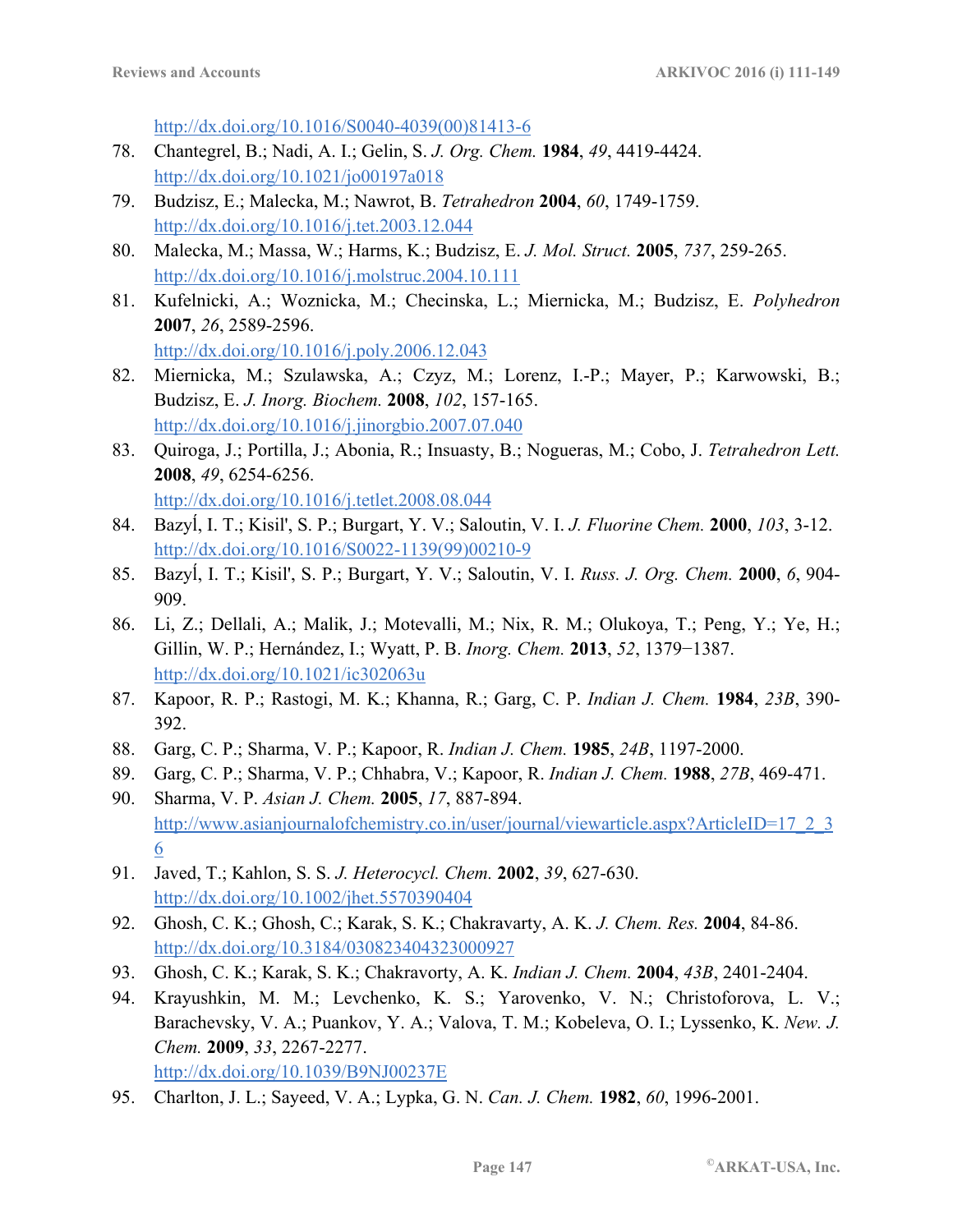http://dx.doi.org/10.1139/v82-281

- 96. Ghosh, C. K.; Bhattacharyya, S. *Indian J. Chem.* **1999**, *38B*, 166-172. http://nopr.niscair.res.in/bitstream/123456789/16226/1/IJCB%2038B%282%29%20166- 172.pdf
- 97. Ghosh, C. K.; Sahana, S.; Patra, A. *Tetrahedron* **1993**, *49*, 4127-4134. http://dx.doi.org/10.1016/S0040-4020(01)89924-5
- 98. Gong, J.; Xie, F.; Ren, W.; Chen, H.; Hu, Y. *Org. Biomol. Chem.* **2012**, *10*, 486-489. http://dx.doi.org/10.1039/C1OB06613G
- 99. Ghosh, C. K.; Pal, C.; Maiti, J.; Sarkar, M. *J. Chem. Soc., Perkin Trans. 1* **1988**, 1489- 1493. http://dx.doi.org/10.1039/P19880001489

100. Ghosh, C. K.; Pal, C.; Maiti, J.; Bhattacharyya, A. *Indian J. Chem.* **1989**, *28B*, 448-453.

- 101. Ghosh, C. K.; Bhattacharyya, S.; Ghosh, C.; Patra, A. *J. Chem. Soc., Perkin Trans. 1* **1999**, 3005-3013. http://dx.doi.org/10.1039/A903145F
- 102. Patel, M. N.; Pansuriya, P. B.; Chhasatia, M. R. *Appl. Organomet. Chem.* **2008**, *22*, 415- 426. http://dx.doi.org/10.1002/aoc.1417
- 103. Pansuriya, P. B.; Patel, M. N. *Appl. Organomet. Chem.* **2007**, *21*, 926-934. http://dx.doi.org/ 10.1002/aoc.1321
- 104. Pansuriya, P. B.; Patel, M. N. *Appl. Organomet. Chem.* **2007**, *21*, 739-749. http://dx.doi.org/ 10.1002/aoc.1287

# **Authors' Biographies**



**Chandra Kanta Ghosh** got from the University of Calcutta his M.Sc., Ph.D. and D.Sc. degrees in Chemistry in 1965, 1970 and 1996, respectively. He did his postdoctoral research in the Department of Organic Chemistry, Karlsruhe University, Germany (1973-74) and in the Biology Division of Oak Ridge National Laboratory, USA (1979-80). He was a faculty member in Organic Chemistry Section in the Department of Biochemistry, Calcutta University during 1969- 2007. Even after his formal retirement as a Professor in 2007, Dr. Ghosh has contributed to many journals. His research interests lies mainly in the chemistry of 1-benzopyran-4-one (chromone)